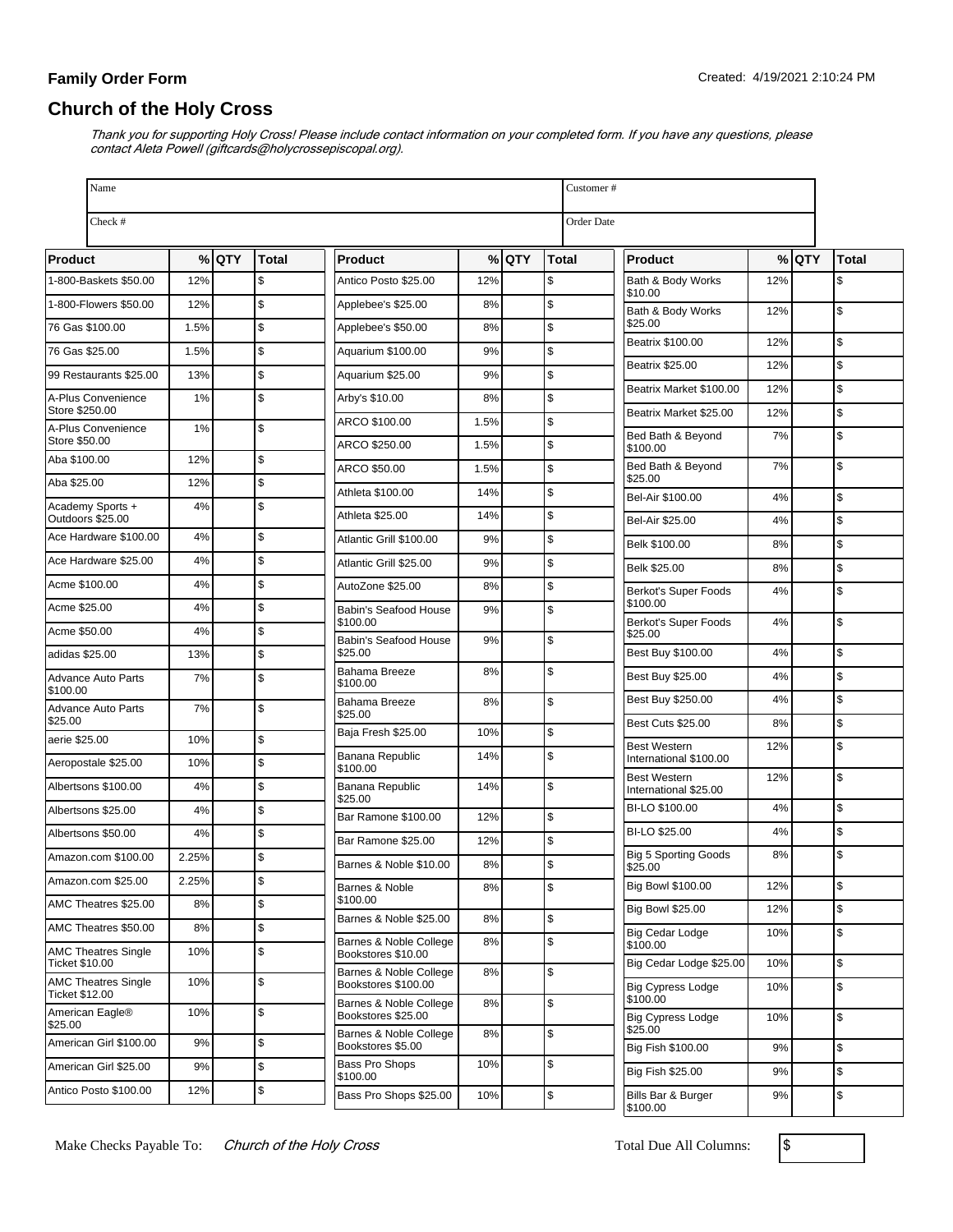# **Church of the Holy Cross**

Thank you for supporting Holy Cross! Please include contact information on your completed form. If you have any questions, please contact Aleta Powell (giftcards@holycrossepiscopal.org).

| Name<br>Customer#                         |             |         |               |                                     |           |         |              |                                                  |      |         |               |  |
|-------------------------------------------|-------------|---------|---------------|-------------------------------------|-----------|---------|--------------|--------------------------------------------------|------|---------|---------------|--|
| Check #                                   |             |         |               |                                     |           |         |              | Order Date                                       |      |         |               |  |
| Product                                   |             | $%$ QTY | Total         | <b>Product</b>                      |           | $%$ QTY | <b>Total</b> | <b>Product</b>                                   |      | $%$ QTY | Total         |  |
| Bills Bar & Burger<br>\$25.00             | 9%          |         | \$            | Bubba Gump Shrimp<br>Co. \$25.00    | 9%        |         | \$           | Cascading Card File<br>\$3.00                    | 25%  |         | \$            |  |
| Binny's Beverage Depot<br>\$100.00        | 3%          |         | \$            | Buca di Beppo \$25.00               | 8%        |         | \$           | Cattle Company (AK &<br>HI only) \$25.00         | 12%  |         | \$            |  |
| Binny's Beverage Depot                    | 3%          |         | \$            | <b>Buckle \$25.00</b>               | 8%        |         | \$           | CB2 \$100.00                                     | 8%   |         | \$            |  |
| \$25.00<br><b>Black Angus</b>             | 12%         |         | \$            | Buffalo Wild Wings®<br>\$10.00      | 8%        |         | \$           | CB2 \$25.00                                      | 8%   |         | \$            |  |
| Steakhouse \$25.00<br>Blaze Pizza \$25.00 | 10%         |         | \$            | Buffalo Wild Wings®<br>\$25.00      | 8%        |         | \$           | Cenex \$100.00                                   | 3%   |         | $\mathsf{\$}$ |  |
| <b>Blimpie \$10.00</b>                    | 11%         |         | $\mathsf{\$}$ | Build-A-Bear<br>Workshop® \$25.00   | 8%        |         | \$           | Cenex \$25.00                                    | 3%   |         | \$            |  |
| Bloomingdale's \$100.00                   | 12%         |         | \$            | Buona Beef \$10.00                  | 8%        |         | \$           | Central Market \$100.00                          | 2%   |         | $\mathsf{\$}$ |  |
| Bloomingdale's \$25.00                    | 12%         |         | \$            | Burger King \$10.00                 | 4%        |         | \$           | Central Market \$25.00                           | 2%   |         | \$            |  |
| Blue Fin \$100.00                         | 9%          |         | \$            | Burlington \$25.00                  | 8%        |         | \$           | <b>Century Theatres</b><br>\$25.00               | 4%   |         | \$            |  |
| <b>Blue Fin \$25.00</b>                   | 9%          |         | $\mathsf{\$}$ | <b>Burlington Shoes</b><br>\$25.00  | 8%        |         | \$           | <b>Century Theatres Single</b><br>Admit \$11.00  | 8.5% |         | \$            |  |
| Boardwalk Inn \$100.00                    | 9%          |         | $\mathsf{\$}$ | <b>Burlington Shoes</b>             | 8%        |         | \$           | Champs Sports \$25.00                            | 8%   |         | \$            |  |
| Boardwalk Inn \$25.00                     | 9%          |         | $\mathsf{\$}$ | Encore \$25.00                      |           |         |              | Chart House \$100.00                             | 9%   |         | \$            |  |
| <b>Bob Evans</b><br>Restaurants® \$10.00  | 10%         |         | \$            | buybuyBABY \$100.00                 | 7%        |         | \$           | Chart House \$25.00                              | 9%   |         | \$            |  |
| <b>Bob Evans</b>                          | 10%         |         | \$            | buybuyBABY \$25.00                  | 7%        |         | \$           | Cheddars \$100.00                                | 8%   |         | $\mathfrak s$ |  |
| Restaurants <sup>®</sup> \$25.00          |             |         |               | Cabela's \$100.00                   | 10%       |         | \$           | Cheddars \$25.00                                 | 8%   |         | \$            |  |
| Bonefish Grill \$25.00                    | 10%         |         | \$            | Cabela's \$25.00                    | 10%       |         | \$           | Cheesecake Factory<br>\$25.00                    | 5%   |         | \$            |  |
| Bonefish Grill \$50.00                    | 10%         |         | $\mathsf{\$}$ | Cadillac Bar \$100.00               | 9%        |         | \$           | Cheryl's Cookies \$50.00                         | 12%  |         | \$            |  |
| <b>BoRics \$25.00</b>                     | 8%          |         | $\mathsf{\$}$ | Cadillac Bar \$25.00                | 9%        |         | \$           | Children's Place \$25.00                         | 12%  |         | $\mathsf{\$}$ |  |
| Boscov's \$25.00                          | 8%          |         | \$            | Cafe Ba-Ba-Reeba!<br>\$100.00       | 12%       |         | \$           | Chili's Grill & Bar \$25.00                      | 11%  |         | \$            |  |
| Boston Market \$10.00<br>BP \$100.00      | 12%<br>1.5% |         | \$<br>\$      | Cafe Ba-Ba-Reeba!<br>\$25.00        | 12%       |         | \$           | Chili's Grill & Bar \$50.00                      | 11%  |         | \$            |  |
| BP \$250.00                               | 1.5%        |         | \$            | California Pizza Kitchen<br>\$25.00 | 8%        |         | \$           | Chipotle Mexican Grill                           | 10%  |         | \$            |  |
| BP \$50.00                                | 1.5%        |         | \$            | Canopy by Hilton                    | 2%        |         | \$           | \$10.00<br>Chipotle Mexican Grill                | 10%  |         | \$            |  |
| <b>BR Guest Hospitality</b><br>\$100.00   | 9%          |         | \$            | \$100.00<br>Canopy by Hilton        | 2%        |         | \$           | \$25.00<br>Chuck E. Cheese's                     | 8%   |         | \$            |  |
| <b>BR Guest Hospitality</b>               | $Q_0$       |         | ¢             | \$500.00<br>Carl's Jr. \$10.00      | 5%        |         | \$           | \$10.00<br>CineArts \$25.00                      | 4%   |         | $\frac{3}{2}$ |  |
| \$25.00<br><b>Brenner's Steakhouse</b>    | 9%          |         | \$            | <b>Carnival Cruise Lines</b>        | 8%        |         | \$           | CineArts Single Admit                            | 8.5% |         | \$            |  |
| \$100.00<br>Brenner's Steakhouse          | 9%          |         | $\sqrt{2}$    | \$100.00<br>Carnival Cruise Lines   | 8%        |         | \$           | \$11.00<br><b>Cinemark Theatres</b>              | 4%   |         | $\mathfrak s$ |  |
| \$25.00                                   |             |         |               | \$500.00                            |           |         |              | \$25.00                                          |      |         |               |  |
| Brick House Tavern &<br>Tap \$100.00      | $9\%$       |         | \$            | Carrabba's Italian Grill<br>\$25.00 | 10%       |         | \$           | <b>Cinemark Theatres</b><br>Single Admit \$11.00 | 8.5% |         | \$            |  |
| Brick House Tavern &<br>Tap \$25.00       | 9%          |         | $\sqrt{2}$    | Carrabba's Italian Grill<br>\$50.00 | 10%       |         | \$           | Cinemark Tinseltown<br>\$25.00                   | 4%   |         | $\mathfrak s$ |  |
| <b>Bruegger's Bagels</b><br>\$10.00       | 7%          |         | \$            | Carrs \$100.00                      | 4%        |         | \$           | Cinemark Tinseltown<br>Single Admit \$11.00      | 8.5% |         | $\mathsf{\$}$ |  |
| <b>Bub City \$100.00</b>                  | 12%         |         | $\sqrt{2}$    | Carrs \$25.00                       | 4%        |         | \$           | Cineplex Odeon Single<br>Ticket \$10.00          | 10%  |         | \$            |  |
| <b>Bub City \$25.00</b>                   | 12%         |         | $\mathsf{\$}$ | Carrs \$50.00<br>Carter's \$25.00   | 4%<br>10% |         | \$<br>\$     | Cineplex Odeon Single                            | 10%  |         | \$            |  |
| Bubba Gump Shrimp<br>Co. \$100.00         | $9\%$       |         | \$            |                                     |           |         |              | Ticket \$12.00                                   |      |         |               |  |

Make Checks Payable To: Church of the Holy Cross Total Due All Columns: \$

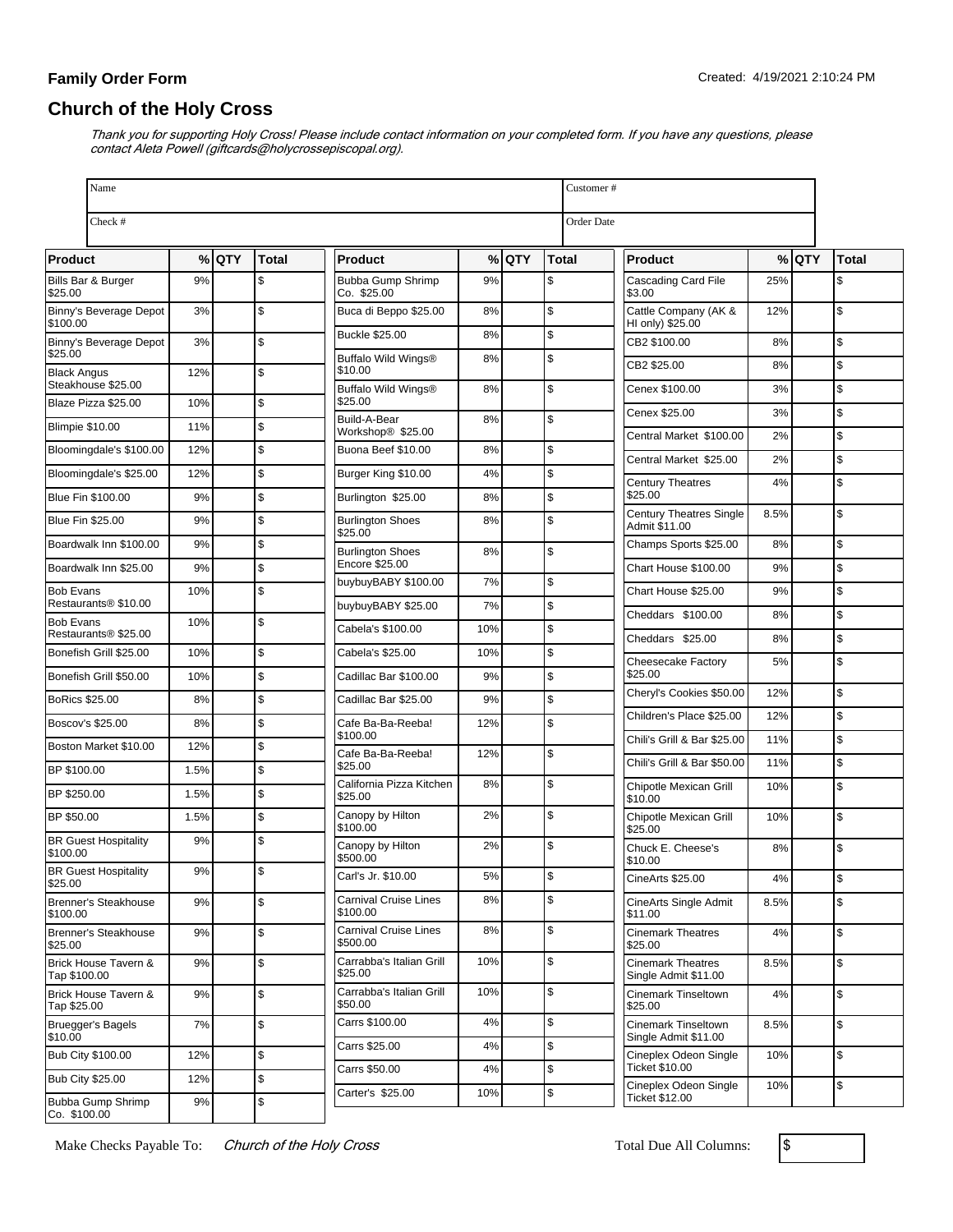# **Church of the Holy Cross**

Thank you for supporting Holy Cross! Please include contact information on your completed form. If you have any questions, please contact Aleta Powell (giftcards@holycrossepiscopal.org).

| Name                                  |      |         |               |                                                    |       |         |              | Customer#                                        |          |               |  |  |
|---------------------------------------|------|---------|---------------|----------------------------------------------------|-------|---------|--------------|--------------------------------------------------|----------|---------------|--|--|
| Check #                               |      |         |               |                                                    |       |         |              | <b>Order Date</b>                                |          |               |  |  |
| <b>Product</b>                        |      | $%$ QTY | <b>Total</b>  | <b>Product</b>                                     |       | $%$ QTY | <b>Total</b> | Product                                          | $%$ QTY  | <b>Total</b>  |  |  |
| Circle K \$100.00                     | 1.5% |         | \$            | Dave & Buster's \$25.00                            | 13%   |         | \$           | Dunkin' Donuts \$25.00                           | 3%       | \$            |  |  |
| Circle K \$25.00                      | 1.5% |         | $\mathsf{\$}$ | Del Taco \$10.00                                   | 7%    |         | \$           | Eat'n Park \$10.00                               | 9%       | \$            |  |  |
| Claim Jumper \$100.00                 | 9%   |         | $\mathsf{\$}$ | Delta Air Lines                                    | 4%    |         | \$           | Eat'n Park \$25.00                               | 9%       | $\mathsf{\$}$ |  |  |
| Claim Jumper \$25.00                  | 9%   |         | \$            | \$1000.00<br>Delta Air Lines \$250.00              | 4%    |         | \$           | EB Games \$25.00                                 | 3%       | \$            |  |  |
| <b>Claire's \$10.00</b>               | 9%   |         | \$            | Dennis Uniform \$20.00                             | 5%    |         | \$           | Eiffel Tower \$100.00<br>12%                     |          | \$            |  |  |
| Coffee Bean & Tea Leaf<br>\$25.00     | 9%   |         | \$            | Denny's \$10.00                                    | 7%    |         | \$           | Eiffel Tower \$25.00<br>12%                      |          | \$            |  |  |
| <b>Cold Stone Creamery</b>            | 11%  |         | $\mathsf{\$}$ | Di Pescara \$100.00                                | 12%   |         | \$           | 10%<br>Einstein Bros. Bagels<br>\$10.00          |          | \$            |  |  |
| \$10.00<br><b>Cold Stone Creamery</b> | 11%  |         | \$            | Di Pescara \$25.00                                 | 12%   |         | \$           | El Pollo Loco \$10.00                            | 6%       | \$            |  |  |
| \$5.00                                |      |         |               | <b>Dick's Sporting Goods</b>                       | 8%    |         | \$           | El Segundo Sol \$100.00<br>12%                   |          | \$            |  |  |
| Columbia Sportswear<br>\$50.00        | 12%  |         | \$            | \$100.00<br><b>Dick's Sporting Goods</b>           | 8%    |         | \$           | El Segundo Sol \$25.00<br>12%                    |          | \$            |  |  |
| <b>Community Canteen</b><br>\$100.00  | 12%  |         | \$            | \$25.00                                            |       |         |              | Ema \$100.00<br>12%                              |          | \$            |  |  |
| <b>Community Canteen</b>              | 12%  |         | \$            | Dierbergs \$100.00                                 | 2.5%  |         | \$           | Ema \$25.00<br>12%                               |          | \$            |  |  |
| \$25.00<br>Conrad Hotels &            | 2%   |         | \$            | Dierbergs \$25.00                                  | 2.5%  |         | \$           | Embassy Suites by<br>Hilton \$100.00             | 2%       | \$            |  |  |
| Resorts \$100.00                      |      |         |               | Dillard's \$100.00                                 | 9%    |         | \$           | Embassy Suites by                                | 2%       | \$            |  |  |
| Conrad Hotels &<br>Resorts \$500.00   | 2%   |         | \$            | <b>Dillard's \$25.00</b>                           | 9%    |         | \$           | Hilton \$500.00                                  |          |               |  |  |
| <b>Container Store</b>                | 9%   |         | $\mathsf{\$}$ | Discover Gift Card - No<br>Activation Fee \$100.00 | 1.25% |         | \$           | Everest \$100.00<br>12%                          |          | \$            |  |  |
| \$100.00<br>Container Store \$25.00   | 9%   |         | \$            | Discover Gift Card - No<br>Activation Fee \$250.00 | 1.25% |         | \$           | Everest \$25.00<br>12%<br>Express \$25.00<br>10% |          | \$<br>\$      |  |  |
| Cousins Subs \$10.00                  | 9%   |         | $\mathsf{\$}$ | Discover Gift Card - No                            | 1.25% |         | \$           | Exxon \$250.00                                   | 1%       | \$            |  |  |
| Crab House \$100.00                   | 9%   |         | \$            | Activation Fee \$50.00<br>Disney \$100.00          | 3%    |         | \$           | Exxon \$50.00                                    | 1%       | \$            |  |  |
| Crab House \$25.00                    | 9%   |         | \$            | Disney \$1000.00                                   | 3%    |         | \$           | <b>Fairmont Hotels</b>                           | 9%       | \$            |  |  |
| Cracker Barrel \$10.00                | 8%   |         | \$            | <b>Disney \$25.00</b>                              | 3%    |         | \$           | \$100.00                                         |          |               |  |  |
| Cracker Barrel \$25.00                | 8%   |         | \$            | Domino's \$10.00                                   | 8%    |         | \$           | <b>Family Express</b><br>\$100.00                | 4%       | \$            |  |  |
| <b>Crate and Barrel</b>               | 8%   |         | \$            | Domino's \$25.00                                   | 8%    |         | \$           | Family Express \$25.00                           | 4%       | $\mathsf{\$}$ |  |  |
| \$100.00<br>Crate and Barrel \$25.00  | 8%   |         | \$            | Dos Caminos \$100.00                               | 9%    |         | \$           | Family Fare<br>Supermarket \$100.00              | 2%       | \$            |  |  |
| Crew Cuts \$25.00                     | 13%  |         | $\mathbf{s}$  | Dos Caminos \$25.00                                | 9%    |         | \$           | Famous Footwear                                  | 8%       | \$            |  |  |
| Cub Foods \$100.00                    | 4%   |         | \$            | Double Tree By Hilton                              | 2%    |         | \$           | \$25.00<br>Famous Hair \$25.00                   | 8%       | $\mathfrak s$ |  |  |
| Cub Foods \$25.00                     | 4%   |         | \$            | \$100.00<br>Double Tree By Hilton                  | 2%    |         | \$           | Fandango \$25.00                                 | 4%       | \$            |  |  |
| CVS Pharmacy \$100.00                 | 6%   |         | $\pmb{\$}$    | \$500.00<br>Downtown Aquarium                      | 9%    |         |              | Fannie May Candies<br>25%                        |          | \$            |  |  |
| CVS Pharmacy \$25.00                  | 6%   |         | $\sqrt{2}$    | \$100.00                                           |       |         | \$           | \$10.00                                          |          |               |  |  |
| D&W Fresh Market                      | 2%   |         | $\sqrt{2}$    | Downtown Aquarium<br>\$25.00                       | 9%    |         | \$           | Fazoli's \$25.00<br>Field & Stream \$100.00      | 9%<br>8% | \$<br>\$      |  |  |
| \$100.00<br>D&W Quick Stop            | 2%   |         | \$            | DSW (Designer Shoe                                 | 8%    |         | \$           | Field & Stream \$25.00                           | 8%       | \$            |  |  |
| \$100.00                              |      |         |               | Warehouse) \$100.00<br>DSW (Designer Shoe          | 8%    |         | \$           | Fiesta Salons \$25.00                            | 8%       | \$            |  |  |
| Dairy Queen \$10.00                   | 3%   |         | \$            | Warehouse) \$25.00                                 |       |         |              | <b>First Choice Haircutters</b>                  | 8%       | \$            |  |  |
| Darden Restaurants<br>\$100.00        | 8%   |         | $\sqrt{2}$    | Dunham's Sports<br>\$25.00                         | 8%    |         | \$           | \$25.00                                          |          |               |  |  |
| Darden Restaurants<br>\$25.00         | 8%   |         | \$            | Dunkin' Donuts \$10.00                             | 3%    |         | \$           | Fish Tales \$100.00                              | 9%       | \$            |  |  |

Make Checks Payable To: Church of the Holy Cross Total Due All Columns: \$

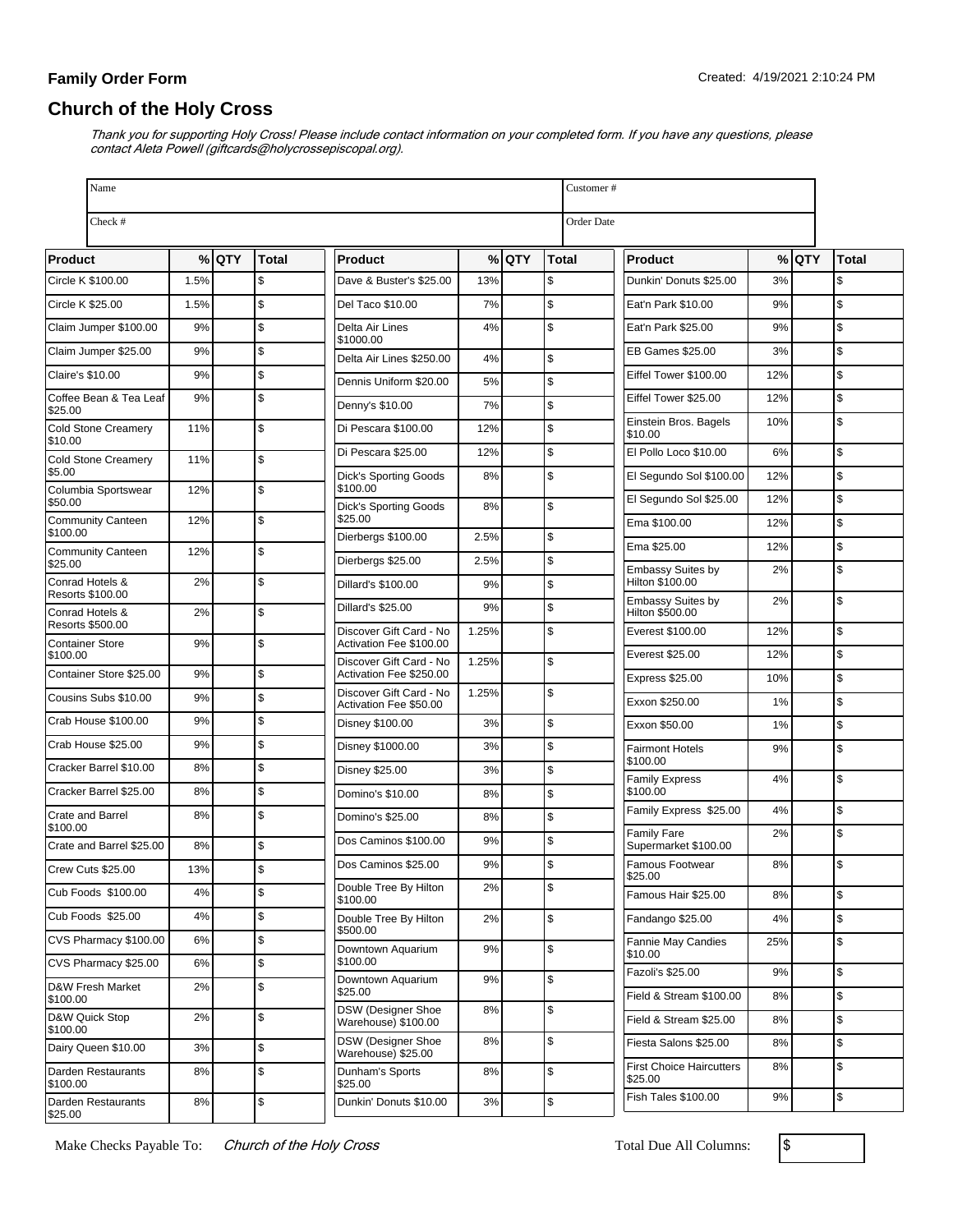# **Church of the Holy Cross**

| Check #<br>Order Date<br>% QTY<br>$%$ QTY<br>$%$ QTY<br><b>Total</b><br><b>Total</b><br>Total<br>Product<br><b>Product</b><br><b>Product</b><br>\$<br>\$<br>Fish Tales \$25.00<br>9%<br>Giant Eagle \$100.00<br>4%<br>Harlow's \$25.00<br>9%<br>\$<br>\$<br>\$<br>\$<br>9%<br>4%<br>Fisherman's Wharf<br>Giant Eagle \$25.00<br>Harry & David \$50.00<br>12%<br>\$100.00<br>\$<br>4%<br>\$<br><b>Giant Food Stores</b><br><b>Harveys Supermarkets</b><br>4%<br>\$<br>Fisherman's Wharf<br>9%<br>\$100.00<br>\$100.00<br>\$25.00<br>\$<br>4%<br>\$<br><b>Giant Food Stores</b><br>4%<br><b>Harveys Supermarkets</b><br>\$<br>Fleet Farm \$25.00<br>3.5%<br>\$25.00<br>\$25.00<br>\$<br>\$<br>\$<br>10%<br><b>Giant Food Stores</b><br>4%<br><b>HeadStart Hair Care</b><br>8%<br>Fleming's Prime<br>Steakhouse \$25.00<br>\$25.00<br>\$50.00<br>\$<br>\$<br>\$<br>Fleming's Prime<br>10%<br>Giant Foods \$100.00<br>4%<br>HEB \$100.00<br>2%<br>Steakhouse \$50.00<br>\$<br>\$<br>Giant Foods \$25.00<br>4%<br>HEB \$25.00<br>2%<br>\$<br>Flying Dutchman<br>9%<br>\$100.00<br>\$<br>$\mathsf{\$}$<br>Giant Foods \$50.00<br>4%<br>Hilton \$100.00<br>2%<br>\$<br>Flying Dutchman \$25.00<br>9%<br>\$<br>\$<br>Gift Card Wrapper - 10<br>10%<br>Hilton \$500.00<br>2%<br>Pack \$2.00<br>\$<br>Food Lion \$100.00<br>3%<br>\$<br>Hilton Garden Inn<br>2%<br>\$<br>Golden Corral \$25.00<br>9%<br>\$100.00<br>\$<br>Food Lion \$25.00<br>3%<br>\$<br>\$<br>Golden Nugget \$100.00<br>9%<br>Hilton Garden Inn<br>2%<br>\$<br>Foodease \$100.00<br>12%<br>\$500.00<br>\$<br>9%<br>Golden Nugget \$25.00<br>\$<br>\$<br>Foodease \$25.00<br>12%<br><b>Hilton Grand Vacations</b><br>2%<br>\$100.00<br>\$<br>Golf Galaxy \$100.00<br>8%<br>12%<br>\$<br>Foodlife \$100.00<br>\$<br><b>Hilton Grand Vacations</b><br>2%<br>\$<br>Golf Galaxy \$25.00<br>8%<br>\$500.00<br>\$<br>12%<br>Foodlife \$25.00<br>\$<br>Holiday Hair \$25.00<br>8%<br>\$<br>Goodcents Deli Fresh<br>12%<br>\$<br>Foot Locker \$25.00<br>8%<br>Subs \$10.00<br>\$<br>Holiday Inn on the<br>9%<br>\$<br>\$<br>8%<br>Gordon Food Service<br>4%<br>Footaction USA \$25.00<br>Beach-Galveston, TX<br>Store \$100.00<br>\$100.00<br>\$<br><b>Forest Hills Foods</b><br>2%<br>\$<br>Gordon Food Service<br>4%<br>\$<br>Holiday Inn on the<br>9%<br>\$100.00<br>Store \$25.00<br>Beach-Galveston, TX<br>\$<br>Frankie's Pizza By the<br>12%<br>\$25.00<br><b>Grand Concourse</b><br>\$<br>9%<br>Slice \$100.00<br>\$100.00<br>\$<br><b>Holiday Stationstores</b><br>4%<br>\$<br>Frankie's Pizza By the<br>12%<br>\$100.00<br>\$<br><b>Grand Concourse</b><br>9%<br>Slice \$25.00<br>\$25.00<br>\$<br>4%<br><b>Holiday Stationstores</b><br>\$<br>Fruit Bouquets \$50.00<br>12%<br>\$25.00<br>\$<br>Great Clips \$25.00<br>8%<br>\$<br>\$<br>6%<br>Holland America Line<br>GameStop \$25.00<br>3%<br>\$<br><b>Great Harvest Bread</b><br>6%<br>\$100.00<br>\$10.00<br>\$<br>Gandy Dancer \$100.00<br>9%<br>\$<br><b>Holland America Line</b><br>6%<br>\$<br>9%<br>Grotto \$100.00<br>\$500.00<br>\$<br>9%<br>Gandy Dancer \$25.00<br>S.<br>$\mathfrak{s}$<br>2%<br>9%<br>Home 2 Suites by Hilton<br>Grotto \$25.00<br>Gap \$100.00<br>14%<br>\$<br>\$100.00<br>\$<br>Groupon.com \$25.00<br>7%<br>$\mathsf{\$}$<br>2%<br>Home 2 Suites by Hilton<br>\$<br>Gap \$25.00<br>14%<br>\$500.00<br>\$<br>4%<br>Guitar Center \$25.00<br>\$<br>Gap Factory \$100.00<br>14%<br>Home Depot® \$100.00<br>4%<br>\$<br>\$<br>8%<br>HairMasters \$25.00<br>\$<br>14%<br>Gap Factory \$25.00<br>Home Depot <sup>®</sup><br>\$<br>4%<br>\$<br>Hallmark \$25.00<br>4%<br>\$1000.00<br>\$<br>4%<br>Geek Squad & Best Buy<br>Home Depot® \$25.00<br>\$<br>4%<br>\$100.00<br>\$<br>Hampton by Hilton<br>2%<br>\$100.00<br>4%<br>\$<br>Geek Squad & Best Buy<br>\$<br>Home Depot® \$500.00<br>4%<br>\$25.00<br>\$<br>Hampton by Hilton<br>2%<br>\$<br>\$500.00<br>7%<br>HomeGoods \$100.00<br>\$<br>Geek Squad & Best Buy<br>4%<br>\$250.00<br>\$<br>Happy Dining \$25.00<br>8%<br>\$<br>HomeGoods \$25.00<br>7%<br>GetGo \$100.00<br>4%<br>\$<br>\$<br>Hardee's \$10.00<br>5%<br>$\mathfrak s$<br>Homewood Suites by<br>2%<br>\$<br>4%<br>GetGo \$25.00<br>Hilton \$100.00 | Name |  |  |  |                   |    |  |    |  | Customer# |  |  |  |  |
|---------------------------------------------------------------------------------------------------------------------------------------------------------------------------------------------------------------------------------------------------------------------------------------------------------------------------------------------------------------------------------------------------------------------------------------------------------------------------------------------------------------------------------------------------------------------------------------------------------------------------------------------------------------------------------------------------------------------------------------------------------------------------------------------------------------------------------------------------------------------------------------------------------------------------------------------------------------------------------------------------------------------------------------------------------------------------------------------------------------------------------------------------------------------------------------------------------------------------------------------------------------------------------------------------------------------------------------------------------------------------------------------------------------------------------------------------------------------------------------------------------------------------------------------------------------------------------------------------------------------------------------------------------------------------------------------------------------------------------------------------------------------------------------------------------------------------------------------------------------------------------------------------------------------------------------------------------------------------------------------------------------------------------------------------------------------------------------------------------------------------------------------------------------------------------------------------------------------------------------------------------------------------------------------------------------------------------------------------------------------------------------------------------------------------------------------------------------------------------------------------------------------------------------------------------------------------------------------------------------------------------------------------------------------------------------------------------------------------------------------------------------------------------------------------------------------------------------------------------------------------------------------------------------------------------------------------------------------------------------------------------------------------------------------------------------------------------------------------------------------------------------------------------------------------------------------------------------------------------------------------------------------------------------------------------------------------------------------------------------------------------------------------------------------------------------------------------------------------------------------------------------------------------------------------------------------------------------------------------------------------------------------------------------------------------------------------------------------------------------------------------------------------------------------------------------------------------------------------------------------------------------------------------------------------------------------------------------------------------------------------------------------------------------------------------------------------------------------------------------------------------------------------------------------------------------------------------------|------|--|--|--|-------------------|----|--|----|--|-----------|--|--|--|--|
|                                                                                                                                                                                                                                                                                                                                                                                                                                                                                                                                                                                                                                                                                                                                                                                                                                                                                                                                                                                                                                                                                                                                                                                                                                                                                                                                                                                                                                                                                                                                                                                                                                                                                                                                                                                                                                                                                                                                                                                                                                                                                                                                                                                                                                                                                                                                                                                                                                                                                                                                                                                                                                                                                                                                                                                                                                                                                                                                                                                                                                                                                                                                                                                                                                                                                                                                                                                                                                                                                                                                                                                                                                                                                                                                                                                                                                                                                                                                                                                                                                                                                                                                                                                                               |      |  |  |  |                   |    |  |    |  |           |  |  |  |  |
|                                                                                                                                                                                                                                                                                                                                                                                                                                                                                                                                                                                                                                                                                                                                                                                                                                                                                                                                                                                                                                                                                                                                                                                                                                                                                                                                                                                                                                                                                                                                                                                                                                                                                                                                                                                                                                                                                                                                                                                                                                                                                                                                                                                                                                                                                                                                                                                                                                                                                                                                                                                                                                                                                                                                                                                                                                                                                                                                                                                                                                                                                                                                                                                                                                                                                                                                                                                                                                                                                                                                                                                                                                                                                                                                                                                                                                                                                                                                                                                                                                                                                                                                                                                                               |      |  |  |  |                   |    |  |    |  |           |  |  |  |  |
|                                                                                                                                                                                                                                                                                                                                                                                                                                                                                                                                                                                                                                                                                                                                                                                                                                                                                                                                                                                                                                                                                                                                                                                                                                                                                                                                                                                                                                                                                                                                                                                                                                                                                                                                                                                                                                                                                                                                                                                                                                                                                                                                                                                                                                                                                                                                                                                                                                                                                                                                                                                                                                                                                                                                                                                                                                                                                                                                                                                                                                                                                                                                                                                                                                                                                                                                                                                                                                                                                                                                                                                                                                                                                                                                                                                                                                                                                                                                                                                                                                                                                                                                                                                                               |      |  |  |  |                   |    |  |    |  |           |  |  |  |  |
|                                                                                                                                                                                                                                                                                                                                                                                                                                                                                                                                                                                                                                                                                                                                                                                                                                                                                                                                                                                                                                                                                                                                                                                                                                                                                                                                                                                                                                                                                                                                                                                                                                                                                                                                                                                                                                                                                                                                                                                                                                                                                                                                                                                                                                                                                                                                                                                                                                                                                                                                                                                                                                                                                                                                                                                                                                                                                                                                                                                                                                                                                                                                                                                                                                                                                                                                                                                                                                                                                                                                                                                                                                                                                                                                                                                                                                                                                                                                                                                                                                                                                                                                                                                                               |      |  |  |  |                   |    |  |    |  |           |  |  |  |  |
|                                                                                                                                                                                                                                                                                                                                                                                                                                                                                                                                                                                                                                                                                                                                                                                                                                                                                                                                                                                                                                                                                                                                                                                                                                                                                                                                                                                                                                                                                                                                                                                                                                                                                                                                                                                                                                                                                                                                                                                                                                                                                                                                                                                                                                                                                                                                                                                                                                                                                                                                                                                                                                                                                                                                                                                                                                                                                                                                                                                                                                                                                                                                                                                                                                                                                                                                                                                                                                                                                                                                                                                                                                                                                                                                                                                                                                                                                                                                                                                                                                                                                                                                                                                                               |      |  |  |  |                   |    |  |    |  |           |  |  |  |  |
|                                                                                                                                                                                                                                                                                                                                                                                                                                                                                                                                                                                                                                                                                                                                                                                                                                                                                                                                                                                                                                                                                                                                                                                                                                                                                                                                                                                                                                                                                                                                                                                                                                                                                                                                                                                                                                                                                                                                                                                                                                                                                                                                                                                                                                                                                                                                                                                                                                                                                                                                                                                                                                                                                                                                                                                                                                                                                                                                                                                                                                                                                                                                                                                                                                                                                                                                                                                                                                                                                                                                                                                                                                                                                                                                                                                                                                                                                                                                                                                                                                                                                                                                                                                                               |      |  |  |  |                   |    |  |    |  |           |  |  |  |  |
|                                                                                                                                                                                                                                                                                                                                                                                                                                                                                                                                                                                                                                                                                                                                                                                                                                                                                                                                                                                                                                                                                                                                                                                                                                                                                                                                                                                                                                                                                                                                                                                                                                                                                                                                                                                                                                                                                                                                                                                                                                                                                                                                                                                                                                                                                                                                                                                                                                                                                                                                                                                                                                                                                                                                                                                                                                                                                                                                                                                                                                                                                                                                                                                                                                                                                                                                                                                                                                                                                                                                                                                                                                                                                                                                                                                                                                                                                                                                                                                                                                                                                                                                                                                                               |      |  |  |  |                   |    |  |    |  |           |  |  |  |  |
|                                                                                                                                                                                                                                                                                                                                                                                                                                                                                                                                                                                                                                                                                                                                                                                                                                                                                                                                                                                                                                                                                                                                                                                                                                                                                                                                                                                                                                                                                                                                                                                                                                                                                                                                                                                                                                                                                                                                                                                                                                                                                                                                                                                                                                                                                                                                                                                                                                                                                                                                                                                                                                                                                                                                                                                                                                                                                                                                                                                                                                                                                                                                                                                                                                                                                                                                                                                                                                                                                                                                                                                                                                                                                                                                                                                                                                                                                                                                                                                                                                                                                                                                                                                                               |      |  |  |  |                   |    |  |    |  |           |  |  |  |  |
|                                                                                                                                                                                                                                                                                                                                                                                                                                                                                                                                                                                                                                                                                                                                                                                                                                                                                                                                                                                                                                                                                                                                                                                                                                                                                                                                                                                                                                                                                                                                                                                                                                                                                                                                                                                                                                                                                                                                                                                                                                                                                                                                                                                                                                                                                                                                                                                                                                                                                                                                                                                                                                                                                                                                                                                                                                                                                                                                                                                                                                                                                                                                                                                                                                                                                                                                                                                                                                                                                                                                                                                                                                                                                                                                                                                                                                                                                                                                                                                                                                                                                                                                                                                                               |      |  |  |  |                   |    |  |    |  |           |  |  |  |  |
|                                                                                                                                                                                                                                                                                                                                                                                                                                                                                                                                                                                                                                                                                                                                                                                                                                                                                                                                                                                                                                                                                                                                                                                                                                                                                                                                                                                                                                                                                                                                                                                                                                                                                                                                                                                                                                                                                                                                                                                                                                                                                                                                                                                                                                                                                                                                                                                                                                                                                                                                                                                                                                                                                                                                                                                                                                                                                                                                                                                                                                                                                                                                                                                                                                                                                                                                                                                                                                                                                                                                                                                                                                                                                                                                                                                                                                                                                                                                                                                                                                                                                                                                                                                                               |      |  |  |  |                   |    |  |    |  |           |  |  |  |  |
|                                                                                                                                                                                                                                                                                                                                                                                                                                                                                                                                                                                                                                                                                                                                                                                                                                                                                                                                                                                                                                                                                                                                                                                                                                                                                                                                                                                                                                                                                                                                                                                                                                                                                                                                                                                                                                                                                                                                                                                                                                                                                                                                                                                                                                                                                                                                                                                                                                                                                                                                                                                                                                                                                                                                                                                                                                                                                                                                                                                                                                                                                                                                                                                                                                                                                                                                                                                                                                                                                                                                                                                                                                                                                                                                                                                                                                                                                                                                                                                                                                                                                                                                                                                                               |      |  |  |  |                   |    |  |    |  |           |  |  |  |  |
|                                                                                                                                                                                                                                                                                                                                                                                                                                                                                                                                                                                                                                                                                                                                                                                                                                                                                                                                                                                                                                                                                                                                                                                                                                                                                                                                                                                                                                                                                                                                                                                                                                                                                                                                                                                                                                                                                                                                                                                                                                                                                                                                                                                                                                                                                                                                                                                                                                                                                                                                                                                                                                                                                                                                                                                                                                                                                                                                                                                                                                                                                                                                                                                                                                                                                                                                                                                                                                                                                                                                                                                                                                                                                                                                                                                                                                                                                                                                                                                                                                                                                                                                                                                                               |      |  |  |  |                   |    |  |    |  |           |  |  |  |  |
|                                                                                                                                                                                                                                                                                                                                                                                                                                                                                                                                                                                                                                                                                                                                                                                                                                                                                                                                                                                                                                                                                                                                                                                                                                                                                                                                                                                                                                                                                                                                                                                                                                                                                                                                                                                                                                                                                                                                                                                                                                                                                                                                                                                                                                                                                                                                                                                                                                                                                                                                                                                                                                                                                                                                                                                                                                                                                                                                                                                                                                                                                                                                                                                                                                                                                                                                                                                                                                                                                                                                                                                                                                                                                                                                                                                                                                                                                                                                                                                                                                                                                                                                                                                                               |      |  |  |  |                   |    |  |    |  |           |  |  |  |  |
|                                                                                                                                                                                                                                                                                                                                                                                                                                                                                                                                                                                                                                                                                                                                                                                                                                                                                                                                                                                                                                                                                                                                                                                                                                                                                                                                                                                                                                                                                                                                                                                                                                                                                                                                                                                                                                                                                                                                                                                                                                                                                                                                                                                                                                                                                                                                                                                                                                                                                                                                                                                                                                                                                                                                                                                                                                                                                                                                                                                                                                                                                                                                                                                                                                                                                                                                                                                                                                                                                                                                                                                                                                                                                                                                                                                                                                                                                                                                                                                                                                                                                                                                                                                                               |      |  |  |  |                   |    |  |    |  |           |  |  |  |  |
|                                                                                                                                                                                                                                                                                                                                                                                                                                                                                                                                                                                                                                                                                                                                                                                                                                                                                                                                                                                                                                                                                                                                                                                                                                                                                                                                                                                                                                                                                                                                                                                                                                                                                                                                                                                                                                                                                                                                                                                                                                                                                                                                                                                                                                                                                                                                                                                                                                                                                                                                                                                                                                                                                                                                                                                                                                                                                                                                                                                                                                                                                                                                                                                                                                                                                                                                                                                                                                                                                                                                                                                                                                                                                                                                                                                                                                                                                                                                                                                                                                                                                                                                                                                                               |      |  |  |  |                   |    |  |    |  |           |  |  |  |  |
|                                                                                                                                                                                                                                                                                                                                                                                                                                                                                                                                                                                                                                                                                                                                                                                                                                                                                                                                                                                                                                                                                                                                                                                                                                                                                                                                                                                                                                                                                                                                                                                                                                                                                                                                                                                                                                                                                                                                                                                                                                                                                                                                                                                                                                                                                                                                                                                                                                                                                                                                                                                                                                                                                                                                                                                                                                                                                                                                                                                                                                                                                                                                                                                                                                                                                                                                                                                                                                                                                                                                                                                                                                                                                                                                                                                                                                                                                                                                                                                                                                                                                                                                                                                                               |      |  |  |  |                   |    |  |    |  |           |  |  |  |  |
|                                                                                                                                                                                                                                                                                                                                                                                                                                                                                                                                                                                                                                                                                                                                                                                                                                                                                                                                                                                                                                                                                                                                                                                                                                                                                                                                                                                                                                                                                                                                                                                                                                                                                                                                                                                                                                                                                                                                                                                                                                                                                                                                                                                                                                                                                                                                                                                                                                                                                                                                                                                                                                                                                                                                                                                                                                                                                                                                                                                                                                                                                                                                                                                                                                                                                                                                                                                                                                                                                                                                                                                                                                                                                                                                                                                                                                                                                                                                                                                                                                                                                                                                                                                                               |      |  |  |  |                   |    |  |    |  |           |  |  |  |  |
|                                                                                                                                                                                                                                                                                                                                                                                                                                                                                                                                                                                                                                                                                                                                                                                                                                                                                                                                                                                                                                                                                                                                                                                                                                                                                                                                                                                                                                                                                                                                                                                                                                                                                                                                                                                                                                                                                                                                                                                                                                                                                                                                                                                                                                                                                                                                                                                                                                                                                                                                                                                                                                                                                                                                                                                                                                                                                                                                                                                                                                                                                                                                                                                                                                                                                                                                                                                                                                                                                                                                                                                                                                                                                                                                                                                                                                                                                                                                                                                                                                                                                                                                                                                                               |      |  |  |  |                   |    |  |    |  |           |  |  |  |  |
|                                                                                                                                                                                                                                                                                                                                                                                                                                                                                                                                                                                                                                                                                                                                                                                                                                                                                                                                                                                                                                                                                                                                                                                                                                                                                                                                                                                                                                                                                                                                                                                                                                                                                                                                                                                                                                                                                                                                                                                                                                                                                                                                                                                                                                                                                                                                                                                                                                                                                                                                                                                                                                                                                                                                                                                                                                                                                                                                                                                                                                                                                                                                                                                                                                                                                                                                                                                                                                                                                                                                                                                                                                                                                                                                                                                                                                                                                                                                                                                                                                                                                                                                                                                                               |      |  |  |  |                   |    |  |    |  |           |  |  |  |  |
|                                                                                                                                                                                                                                                                                                                                                                                                                                                                                                                                                                                                                                                                                                                                                                                                                                                                                                                                                                                                                                                                                                                                                                                                                                                                                                                                                                                                                                                                                                                                                                                                                                                                                                                                                                                                                                                                                                                                                                                                                                                                                                                                                                                                                                                                                                                                                                                                                                                                                                                                                                                                                                                                                                                                                                                                                                                                                                                                                                                                                                                                                                                                                                                                                                                                                                                                                                                                                                                                                                                                                                                                                                                                                                                                                                                                                                                                                                                                                                                                                                                                                                                                                                                                               |      |  |  |  |                   |    |  |    |  |           |  |  |  |  |
|                                                                                                                                                                                                                                                                                                                                                                                                                                                                                                                                                                                                                                                                                                                                                                                                                                                                                                                                                                                                                                                                                                                                                                                                                                                                                                                                                                                                                                                                                                                                                                                                                                                                                                                                                                                                                                                                                                                                                                                                                                                                                                                                                                                                                                                                                                                                                                                                                                                                                                                                                                                                                                                                                                                                                                                                                                                                                                                                                                                                                                                                                                                                                                                                                                                                                                                                                                                                                                                                                                                                                                                                                                                                                                                                                                                                                                                                                                                                                                                                                                                                                                                                                                                                               |      |  |  |  |                   |    |  |    |  |           |  |  |  |  |
|                                                                                                                                                                                                                                                                                                                                                                                                                                                                                                                                                                                                                                                                                                                                                                                                                                                                                                                                                                                                                                                                                                                                                                                                                                                                                                                                                                                                                                                                                                                                                                                                                                                                                                                                                                                                                                                                                                                                                                                                                                                                                                                                                                                                                                                                                                                                                                                                                                                                                                                                                                                                                                                                                                                                                                                                                                                                                                                                                                                                                                                                                                                                                                                                                                                                                                                                                                                                                                                                                                                                                                                                                                                                                                                                                                                                                                                                                                                                                                                                                                                                                                                                                                                                               |      |  |  |  |                   |    |  |    |  |           |  |  |  |  |
|                                                                                                                                                                                                                                                                                                                                                                                                                                                                                                                                                                                                                                                                                                                                                                                                                                                                                                                                                                                                                                                                                                                                                                                                                                                                                                                                                                                                                                                                                                                                                                                                                                                                                                                                                                                                                                                                                                                                                                                                                                                                                                                                                                                                                                                                                                                                                                                                                                                                                                                                                                                                                                                                                                                                                                                                                                                                                                                                                                                                                                                                                                                                                                                                                                                                                                                                                                                                                                                                                                                                                                                                                                                                                                                                                                                                                                                                                                                                                                                                                                                                                                                                                                                                               |      |  |  |  |                   |    |  |    |  |           |  |  |  |  |
|                                                                                                                                                                                                                                                                                                                                                                                                                                                                                                                                                                                                                                                                                                                                                                                                                                                                                                                                                                                                                                                                                                                                                                                                                                                                                                                                                                                                                                                                                                                                                                                                                                                                                                                                                                                                                                                                                                                                                                                                                                                                                                                                                                                                                                                                                                                                                                                                                                                                                                                                                                                                                                                                                                                                                                                                                                                                                                                                                                                                                                                                                                                                                                                                                                                                                                                                                                                                                                                                                                                                                                                                                                                                                                                                                                                                                                                                                                                                                                                                                                                                                                                                                                                                               |      |  |  |  |                   |    |  |    |  |           |  |  |  |  |
|                                                                                                                                                                                                                                                                                                                                                                                                                                                                                                                                                                                                                                                                                                                                                                                                                                                                                                                                                                                                                                                                                                                                                                                                                                                                                                                                                                                                                                                                                                                                                                                                                                                                                                                                                                                                                                                                                                                                                                                                                                                                                                                                                                                                                                                                                                                                                                                                                                                                                                                                                                                                                                                                                                                                                                                                                                                                                                                                                                                                                                                                                                                                                                                                                                                                                                                                                                                                                                                                                                                                                                                                                                                                                                                                                                                                                                                                                                                                                                                                                                                                                                                                                                                                               |      |  |  |  |                   |    |  |    |  |           |  |  |  |  |
|                                                                                                                                                                                                                                                                                                                                                                                                                                                                                                                                                                                                                                                                                                                                                                                                                                                                                                                                                                                                                                                                                                                                                                                                                                                                                                                                                                                                                                                                                                                                                                                                                                                                                                                                                                                                                                                                                                                                                                                                                                                                                                                                                                                                                                                                                                                                                                                                                                                                                                                                                                                                                                                                                                                                                                                                                                                                                                                                                                                                                                                                                                                                                                                                                                                                                                                                                                                                                                                                                                                                                                                                                                                                                                                                                                                                                                                                                                                                                                                                                                                                                                                                                                                                               |      |  |  |  |                   |    |  |    |  |           |  |  |  |  |
|                                                                                                                                                                                                                                                                                                                                                                                                                                                                                                                                                                                                                                                                                                                                                                                                                                                                                                                                                                                                                                                                                                                                                                                                                                                                                                                                                                                                                                                                                                                                                                                                                                                                                                                                                                                                                                                                                                                                                                                                                                                                                                                                                                                                                                                                                                                                                                                                                                                                                                                                                                                                                                                                                                                                                                                                                                                                                                                                                                                                                                                                                                                                                                                                                                                                                                                                                                                                                                                                                                                                                                                                                                                                                                                                                                                                                                                                                                                                                                                                                                                                                                                                                                                                               |      |  |  |  |                   |    |  |    |  |           |  |  |  |  |
|                                                                                                                                                                                                                                                                                                                                                                                                                                                                                                                                                                                                                                                                                                                                                                                                                                                                                                                                                                                                                                                                                                                                                                                                                                                                                                                                                                                                                                                                                                                                                                                                                                                                                                                                                                                                                                                                                                                                                                                                                                                                                                                                                                                                                                                                                                                                                                                                                                                                                                                                                                                                                                                                                                                                                                                                                                                                                                                                                                                                                                                                                                                                                                                                                                                                                                                                                                                                                                                                                                                                                                                                                                                                                                                                                                                                                                                                                                                                                                                                                                                                                                                                                                                                               |      |  |  |  |                   |    |  |    |  |           |  |  |  |  |
|                                                                                                                                                                                                                                                                                                                                                                                                                                                                                                                                                                                                                                                                                                                                                                                                                                                                                                                                                                                                                                                                                                                                                                                                                                                                                                                                                                                                                                                                                                                                                                                                                                                                                                                                                                                                                                                                                                                                                                                                                                                                                                                                                                                                                                                                                                                                                                                                                                                                                                                                                                                                                                                                                                                                                                                                                                                                                                                                                                                                                                                                                                                                                                                                                                                                                                                                                                                                                                                                                                                                                                                                                                                                                                                                                                                                                                                                                                                                                                                                                                                                                                                                                                                                               |      |  |  |  |                   |    |  |    |  |           |  |  |  |  |
|                                                                                                                                                                                                                                                                                                                                                                                                                                                                                                                                                                                                                                                                                                                                                                                                                                                                                                                                                                                                                                                                                                                                                                                                                                                                                                                                                                                                                                                                                                                                                                                                                                                                                                                                                                                                                                                                                                                                                                                                                                                                                                                                                                                                                                                                                                                                                                                                                                                                                                                                                                                                                                                                                                                                                                                                                                                                                                                                                                                                                                                                                                                                                                                                                                                                                                                                                                                                                                                                                                                                                                                                                                                                                                                                                                                                                                                                                                                                                                                                                                                                                                                                                                                                               |      |  |  |  |                   |    |  |    |  |           |  |  |  |  |
|                                                                                                                                                                                                                                                                                                                                                                                                                                                                                                                                                                                                                                                                                                                                                                                                                                                                                                                                                                                                                                                                                                                                                                                                                                                                                                                                                                                                                                                                                                                                                                                                                                                                                                                                                                                                                                                                                                                                                                                                                                                                                                                                                                                                                                                                                                                                                                                                                                                                                                                                                                                                                                                                                                                                                                                                                                                                                                                                                                                                                                                                                                                                                                                                                                                                                                                                                                                                                                                                                                                                                                                                                                                                                                                                                                                                                                                                                                                                                                                                                                                                                                                                                                                                               |      |  |  |  |                   |    |  |    |  |           |  |  |  |  |
|                                                                                                                                                                                                                                                                                                                                                                                                                                                                                                                                                                                                                                                                                                                                                                                                                                                                                                                                                                                                                                                                                                                                                                                                                                                                                                                                                                                                                                                                                                                                                                                                                                                                                                                                                                                                                                                                                                                                                                                                                                                                                                                                                                                                                                                                                                                                                                                                                                                                                                                                                                                                                                                                                                                                                                                                                                                                                                                                                                                                                                                                                                                                                                                                                                                                                                                                                                                                                                                                                                                                                                                                                                                                                                                                                                                                                                                                                                                                                                                                                                                                                                                                                                                                               |      |  |  |  |                   |    |  |    |  |           |  |  |  |  |
|                                                                                                                                                                                                                                                                                                                                                                                                                                                                                                                                                                                                                                                                                                                                                                                                                                                                                                                                                                                                                                                                                                                                                                                                                                                                                                                                                                                                                                                                                                                                                                                                                                                                                                                                                                                                                                                                                                                                                                                                                                                                                                                                                                                                                                                                                                                                                                                                                                                                                                                                                                                                                                                                                                                                                                                                                                                                                                                                                                                                                                                                                                                                                                                                                                                                                                                                                                                                                                                                                                                                                                                                                                                                                                                                                                                                                                                                                                                                                                                                                                                                                                                                                                                                               |      |  |  |  |                   |    |  |    |  |           |  |  |  |  |
|                                                                                                                                                                                                                                                                                                                                                                                                                                                                                                                                                                                                                                                                                                                                                                                                                                                                                                                                                                                                                                                                                                                                                                                                                                                                                                                                                                                                                                                                                                                                                                                                                                                                                                                                                                                                                                                                                                                                                                                                                                                                                                                                                                                                                                                                                                                                                                                                                                                                                                                                                                                                                                                                                                                                                                                                                                                                                                                                                                                                                                                                                                                                                                                                                                                                                                                                                                                                                                                                                                                                                                                                                                                                                                                                                                                                                                                                                                                                                                                                                                                                                                                                                                                                               |      |  |  |  | Harlow's \$100.00 | 9% |  | \$ |  |           |  |  |  |  |

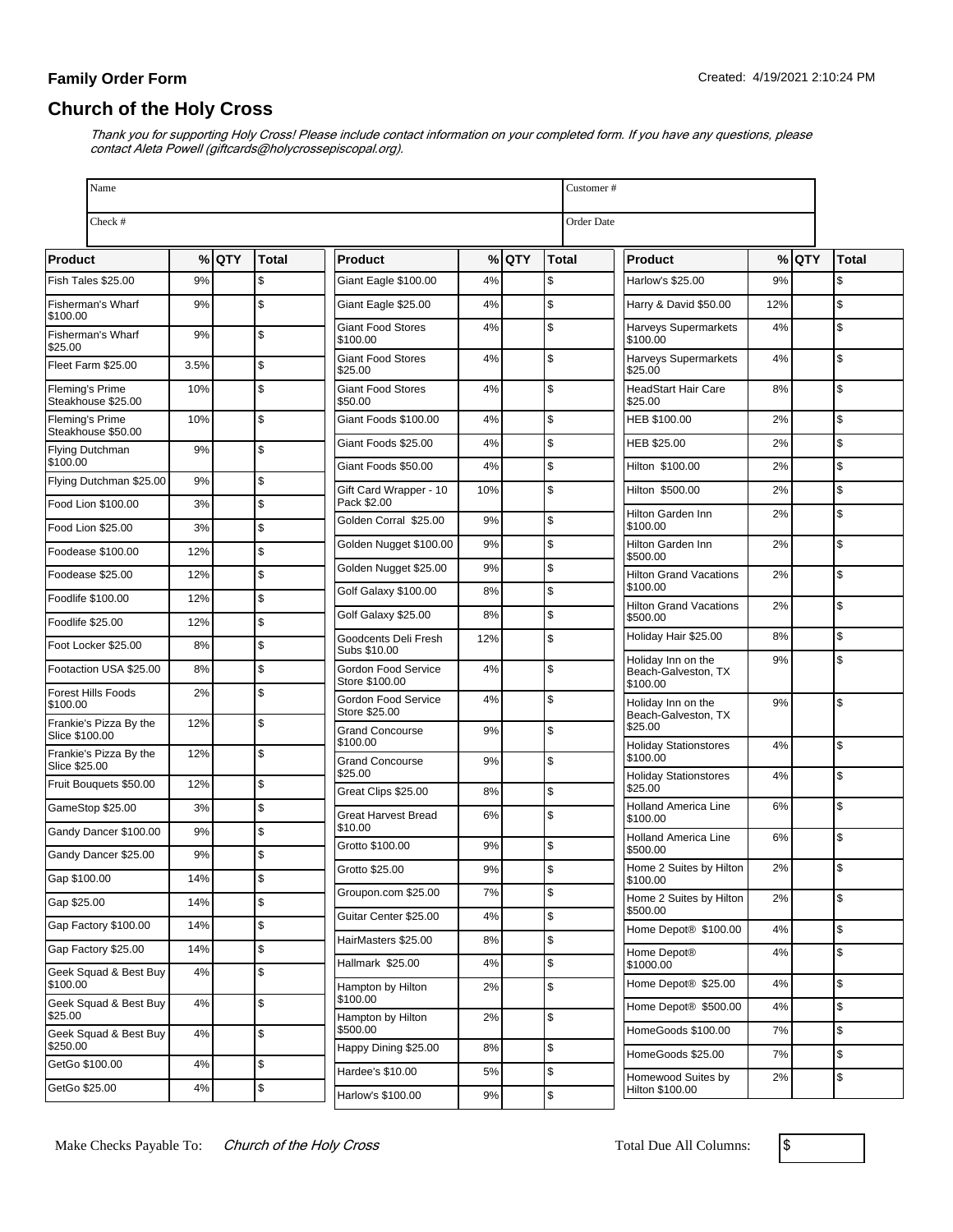# **Church of the Holy Cross**

| Name                                         |     |         |       |                                            |     | Customer# |       |                                                     |         |               |
|----------------------------------------------|-----|---------|-------|--------------------------------------------|-----|-----------|-------|-----------------------------------------------------|---------|---------------|
| Check #<br>Order Date                        |     |         |       |                                            |     |           |       |                                                     |         |               |
| Product                                      |     | $%$ QTY | Total | <b>Product</b>                             |     | $%$ QTY   | Total | <b>Product</b>                                      | $%$ QTY | <b>Total</b>  |
| Homewood Suites by<br><b>Hilton \$500.00</b> | 2%  |         | \$    | Kemah Boardwalk<br>\$100.00                | 9%  |           | \$    | Lands' End Kids \$25.00<br>15%                      |         | \$            |
| HoneyBaked Ham                               | 12% |         | \$    | Kemah Boardwalk                            | 9%  |           | \$    | Lands' End School<br>15%<br>\$100.00                |         | \$            |
| \$25.00<br>Hotels.com \$100.00               | 6%  |         | \$    | \$25.00<br>Kids Foot Locker \$25.00        | 8%  |           | \$    | Lands' End School<br>15%<br>\$25.00                 |         | S.            |
| Hotels.com \$250.00                          | 6%  |         | \$    | Kmart \$25.00                              | 4%  |           | \$    | Lane Bryant <sup>®</sup> \$25.00<br>8%              |         | \$            |
| Hub 51 \$100.00                              | 12% |         | \$    | Kmart \$50.00                              | 4%  |           | \$    | Leppinks Food Centers<br>5%<br>\$50.00              |         | \$            |
| Hub 51 \$25.00                               | 12% |         | \$    | Kohl's \$100.00                            | 4%  |           | \$    | Lettuce Entertain You<br>12%                        |         | \$            |
| Icing \$10.00                                | 9%  |         | \$    | Kohl's \$25.00                             | 4%  |           | \$    | Restaurants \$100.00                                |         |               |
| IHOP \$25.00                                 | 8%  |         | \$    | Krispy Kreme®<br>Doughnut Corporation      | 8%  |           | \$    | Lettuce Entertain You<br>12%<br>Restaurants \$25.00 |         | \$            |
| Il Porcellino \$100.00                       | 12% |         | \$    | \$10.00                                    |     |           |       | 8%<br>Little Caesars Pizza<br>\$20.00               |         | $\mathsf{\$}$ |
| Il Porcellino \$25.00                        | 12% |         | \$    | Krist Oil \$50.00                          | 5%  |           | \$    | Loews Cineplex \$25.00<br>8%                        |         | $\mathsf{\$}$ |
| Islamorada Fish<br>Company \$100.00          | 10% |         | \$    | Kwik Star \$100.00                         | 4%  |           | \$    | Loews Cineplex \$50.00<br>8%                        |         | \$            |
| <b>Islamorada Fish</b>                       | 10% |         | \$    | Kwik Star \$25.00                          | 4%  |           | \$    | 10%<br>Loews Cineplex Single                        |         | \$            |
| Company \$25.00<br>Islands \$25.00           | 8%  |         | \$    | <b>Kwik Star \$50.00</b>                   | 4%  |           | \$    | Ticket \$10.00<br>Loews Cineplex Single<br>10%      |         | \$            |
| iTunes & App Store                           | 5%  |         | \$    | Kwik Trip \$100.00                         | 4%  |           | \$    | Ticket \$12.00                                      |         |               |
| \$15.00                                      |     |         |       | Kwik Trip \$25.00                          | 4%  |           | \$    | Logan's Roadhouse<br>10%<br>\$25.00                 |         | \$            |
| iTunes & App Store<br>\$25.00                | 5%  |         | \$    | Kwik Trip \$50.00                          | 4%  |           | \$    | Long John Silver's<br>8%<br>\$10.00                 |         | \$            |
| J. Crew \$25.00                              | 13% |         | \$    | L. Woods Tap & Pine<br>Lodge \$100.00      | 12% |           | \$    | LongHorn Steakhouse<br>8%                           |         | \$            |
| Jack in the Box \$10.00                      | 4%  |         | \$    | L. Woods Tap & Pine<br>Lodge \$25.00       | 12% |           | \$    | \$100.00<br>LongHorn Steakhouse<br>8%               |         | \$            |
| JCPenney \$100.00                            | 5%  |         | \$    | L.L.Bean \$100.00                          | 16% |           | \$    | \$25.00                                             |         |               |
| JCPenney \$25.00                             | 5%  |         | \$    | L.L.Bean \$25.00                           | 16% |           | \$    | Lou Malnati's Pizzeria<br>8%<br>\$10.00             |         | \$            |
| Jewel Osco \$100.00                          | 4%  |         | \$    | La Griglia \$100.00                        | 9%  |           | \$    | Lowe's \$100.00<br>4%                               |         | $\mathsf{\$}$ |
| Jewel Osco \$25.00                           | 4%  |         | \$    | La Griglia \$25.00                         | 9%  |           | \$    | Lowe's \$1000.00<br>4%                              |         | \$            |
| Jewel Osco \$50.00                           | 4%  |         | \$    | Lady Foot Locker                           | 8%  |           | \$    | Lowe's \$20.00<br>4%                                |         | $\mathfrak s$ |
| Jiffy Lube \$30.00                           | 8%  |         | \$    | \$25.00<br>Landry's Hilton                 | 9%  |           | \$    | Lowe's \$25.00<br>4%                                |         | \$            |
| Jo-Ann Fabric and Craft<br>Stores \$25.00    | 6%  |         | \$    | Galveston Island Resort<br>\$100.00        |     |           |       | Lowe's \$500.00<br>4%                               |         | $\mathsf{\$}$ |
| Joe's Crab Shack<br>\$100.00                 | 9%  |         | \$    | Landry's Hilton<br>Galveston Island Resort | 9%  |           | \$    | 4%<br>Lucky (Southern CA<br>Only) \$100.00          |         | $\mathfrak s$ |
| Joe's Crab Shack<br>\$25.00                  | 9%  |         | \$    | \$25.00                                    | 9%  |           | \$    | Lucky (Southern CA<br>4%<br>Only) \$25.00           |         | \$            |
| Joe's Seafood Prime                          | 12% |         | \$    | Landry's Seafood<br>\$100.00               |     |           |       | Lucky (Southern CA<br>4%                            |         | \$            |
| Steak & Stone Crab<br>\$100.00               |     |         |       | Landry's Seafood<br>\$25.00                | 9%  |           | \$    | Only) \$50.00<br>Macy's \$100.00<br>10%             |         | \$            |
| Joe's Seafood Prime<br>Steak & Stone Crab    | 12% |         | \$    | Landry's, Inc. \$100.00                    | 9%  |           | \$    | Macy's \$25.00<br>10%                               |         | \$            |
| \$25.00                                      |     |         |       | Landry's, Inc. \$25.00                     | 9%  |           | \$    | Maggiano's Little Italy<br>11%                      |         | $\mathsf{\$}$ |
| Jos. A. Bank \$25.00                         | 10% |         | \$    | Lands' End \$100.00                        | 15% |           | \$    | \$25.00                                             |         |               |
| Journevs \$25.00                             | 10% |         | \$    | Lands' End \$25.00                         | 15% |           | \$    | Maggiano's Little Italy<br>11%<br>\$50.00           |         | $\mathfrak s$ |
| Journeys Kidz \$25.00                        | 10% |         | \$    | Lands' End Kids<br>\$100.00                | 15% |           | \$    | Magic Johnson<br>8%<br>Theatres \$25.00             |         | \$            |

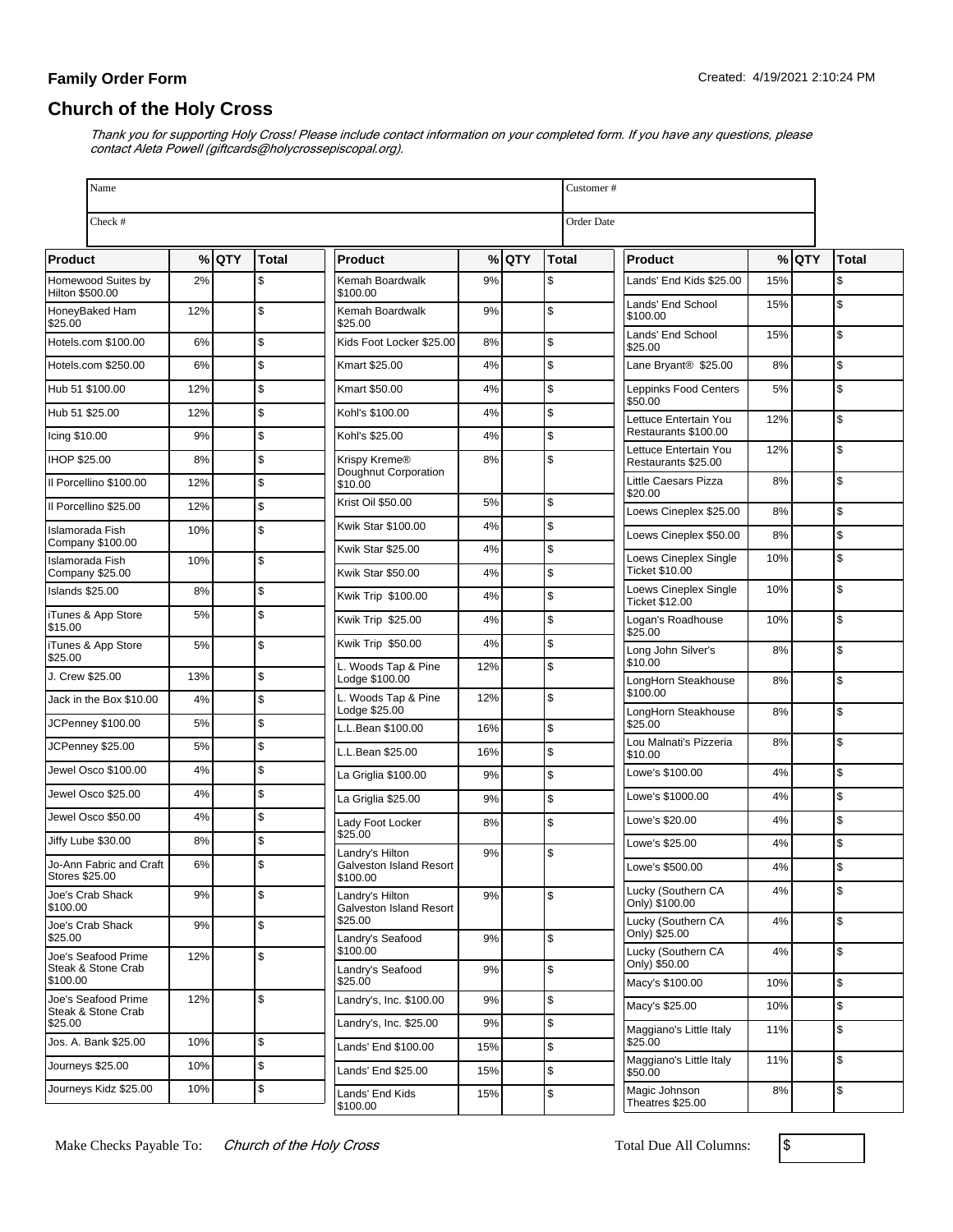## **Church of the Holy Cross**

| Name                                           |     |         |       |                                                  |     |         |              | Customer#                                     |     |         |            |  |
|------------------------------------------------|-----|---------|-------|--------------------------------------------------|-----|---------|--------------|-----------------------------------------------|-----|---------|------------|--|
| Check #                                        |     |         |       |                                                  |     |         | Order Date   |                                               |     |         |            |  |
| Product                                        |     | $%$ QTY | Total | <b>Product</b>                                   |     | $%$ QTY | <b>Total</b> | <b>Product</b>                                |     | $%$ QTY | Total      |  |
| Magic Johnson                                  | 8%  |         | \$    | Meijer \$25.00                                   | 3%  |         | \$           | Nordstrom \$100.00                            | 4%  |         | \$         |  |
| Theatres \$50.00<br>Magic Johnson              | 10% |         | \$    | Meijer \$50.00                                   | 3%  |         | \$           | Nordstrom \$25.00                             | 4%  |         | \$         |  |
| <b>Theatres Single Ticket</b><br>\$10.00       |     |         |       | Men's Wearhouse<br>\$25.00                       | 8%  |         | \$           | Nordstrom Rack<br>\$100.00                    | 4%  |         | \$         |  |
| Magic Johnson<br><b>Theatres Single Ticket</b> | 10% |         | \$    | Menards \$100.00                                 | 3%  |         | \$           | Nordstrom Rack \$25.00                        | 4%  |         | \$         |  |
| \$12.00                                        |     |         |       | Menards \$25.00                                  | 3%  |         | \$           | O'Charley's \$25.00                           | 13% |         | \$         |  |
| Main Event \$50.00                             | 10% |         | \$    | Menards \$500.00                                 | 3%  |         | \$           | Oceanaire \$100.00                            | 9%  |         | \$         |  |
| Marathon \$100.00                              | 3%  |         | \$    | Metro Market (WI)<br>\$100.00                    | 4%  |         | \$           | Oceanaire \$25.00                             | 9%  |         | \$         |  |
| Marathon \$25.00                               | 3%  |         | \$    | Metropolis Oyster Room                           | 9%  |         | \$           | Office Depot / Office<br>Max \$100.00         | 5%  |         | \$         |  |
| Marathon \$250.00                              | 3%  |         | \$    | & Cocktail Bar \$100.00                          |     |         |              | Office Depot / Office                         | 5%  |         | \$         |  |
| Marcus Hotels &<br>Resorts \$100.00            | 8%  |         | \$    | Metropolis Oyster Room<br>& Cocktail Bar \$25.00 | 9%  |         | \$           | Max \$25.00                                   |     |         |            |  |
| Marcus Hotels &<br><b>Resorts \$25.00</b>      | 8%  |         | \$    | Michaels \$25.00                                 | 4%  |         | \$           | Old Navy \$100.00                             | 14% |         | \$         |  |
| <b>Marcus Theatres</b>                         | 8%  |         | \$    | Mity Nice Bar & Grill<br>\$100.00                | 12% |         | \$           | Old Navy \$25.00                              | 14% |         | \$         |  |
| \$100.00                                       |     |         |       | Mity Nice Bar & Grill                            | 12% |         | \$           | Olive Garden \$100.00                         | 8%  |         | \$         |  |
| Marcus Theatres \$25.00                        | 8%  |         | \$    | \$25.00                                          |     |         |              | Olive Garden \$25.00                          | 8%  |         | \$         |  |
| Mariano's (IL) \$100.00                        | 4%  |         | \$    | Mobil \$250.00                                   | 1%  |         | \$           | Omaha Steaks \$25.00                          | 11% |         | \$         |  |
| Mariano's-Formerly<br>Roundy's \$100.00        | 4%  |         | \$    | Mobil \$50.00                                    | 1%  |         | \$           | On The Border \$25.00                         | 11% |         | \$         |  |
| Mario Tricoci \$100.00                         | 7%  |         | \$    | Mon Ami Gabi \$100.00                            | 12% |         | \$           | On The Border \$50.00                         | 11% |         | \$         |  |
| Mario Tricoci \$25.00                          | 7%  |         | \$    | Mon Ami Gabi \$25.00                             | 12% |         | \$           | OshKosh \$25.00                               | 10% |         | \$         |  |
| Market District \$100.00                       | 4%  |         | \$    | Morton's Steakhouse<br>\$100.00                  | 9%  |         | \$           | Osteria Via Stato<br>\$100.00                 | 12% |         | \$         |  |
| Market District \$25.00                        | 4%  |         | \$    | Morton's Steakhouse<br>\$25.00                   | 9%  |         | \$           | Osteria Via Stato<br>\$25.00                  | 12% |         | \$         |  |
| Marshalls \$100.00                             | 7%  |         | \$    | Muer Seafood \$100.00                            | 9%  |         | \$           | Outback Steakhouse                            | 10% |         | \$         |  |
| Marshalls \$25.00                              | 7%  |         | \$    | Muer Seafood \$25.00                             | 9%  |         | \$           | \$25.00<br>Outback Steakhouse                 | 10% |         | \$         |  |
| Martin's Food Market<br>(MD, PA, VA, WV)       | 4%  |         | \$    | Naoki Sushi \$100.00                             | 12% |         | \$           | \$50.00                                       |     |         |            |  |
| \$100.00                                       |     |         |       | Naoki Sushi \$25.00                              | 12% |         | \$           | Overstock.com \$25.00                         | 8%  |         | \$         |  |
| Martin's Food Market<br>(MD, PA, VA, WV)       | 4%  |         | \$    | Neiman Marcus \$50.00                            | 12% |         | \$           | Oyster Bah \$100.00                           | 12% |         | \$         |  |
| \$25.00<br>Martin's Food Market                | 4%  |         | \$    | Nike \$25.00                                     | 12% |         | $\, \, \$$   | Oyster Bah \$25.00                            | 12% |         | \$         |  |
| (MD, PA, VA, WV)<br>\$50.00                    |     |         |       | Noah's Bagels \$10.00                            | 10% |         | \$           | Ozzie's Pops & Pretzels<br>\$100.00           | 12% |         | \$         |  |
| Martin's Super Markets<br>\$100.00             | 4%  |         | \$    | Nob Hill Foods \$100.00                          | 4%  |         | \$           | Ozzie's Pops & Pretzels<br>\$25.00            | 12% |         | \$         |  |
| Maurices \$20.00                               | 7%  |         | \$    | Nob Hill Foods \$25.00                           | 4%  |         | \$           | P.F. Chang's China<br>Bistro \$100.00         | 8%  |         | \$         |  |
| <b>MBurger \$100.00</b>                        | 12% |         | \$    | Noodles & Company<br>\$10.00                     | 8%  |         | \$           | P.F. Chang's China                            | 8%  |         | \$         |  |
| MBurger \$25.00                                | 12% |         | \$    | NOOK by Barnes &<br>Noble \$10.00                | 8%  |         | \$           | <b>Bistro \$25.00</b><br>Panera Bread \$10.00 | 8%  |         | $\sqrt{2}$ |  |
| McCormick & Schmick's<br>\$100.00              | 9%  |         | \$    | NOOK by Barnes &<br>Noble \$100.00               | 8%  |         | \$           | Panera Bread \$25.00                          | 8%  |         | \$         |  |
| McCormick & Schmick's<br>\$25.00               | 9%  |         | \$    | NOOK by Barnes &<br>Noble \$25.00                | 8%  |         | \$           | Panera Bread \$50.00                          | 8%  |         | \$         |  |
| Meijer \$100.00                                | 3%  |         | \$    | NOOK by Barnes &<br>Noble \$5.00                 | 8%  |         | \$           | Papa John's Pizza<br>\$10.00                  | 8%  |         | \$         |  |

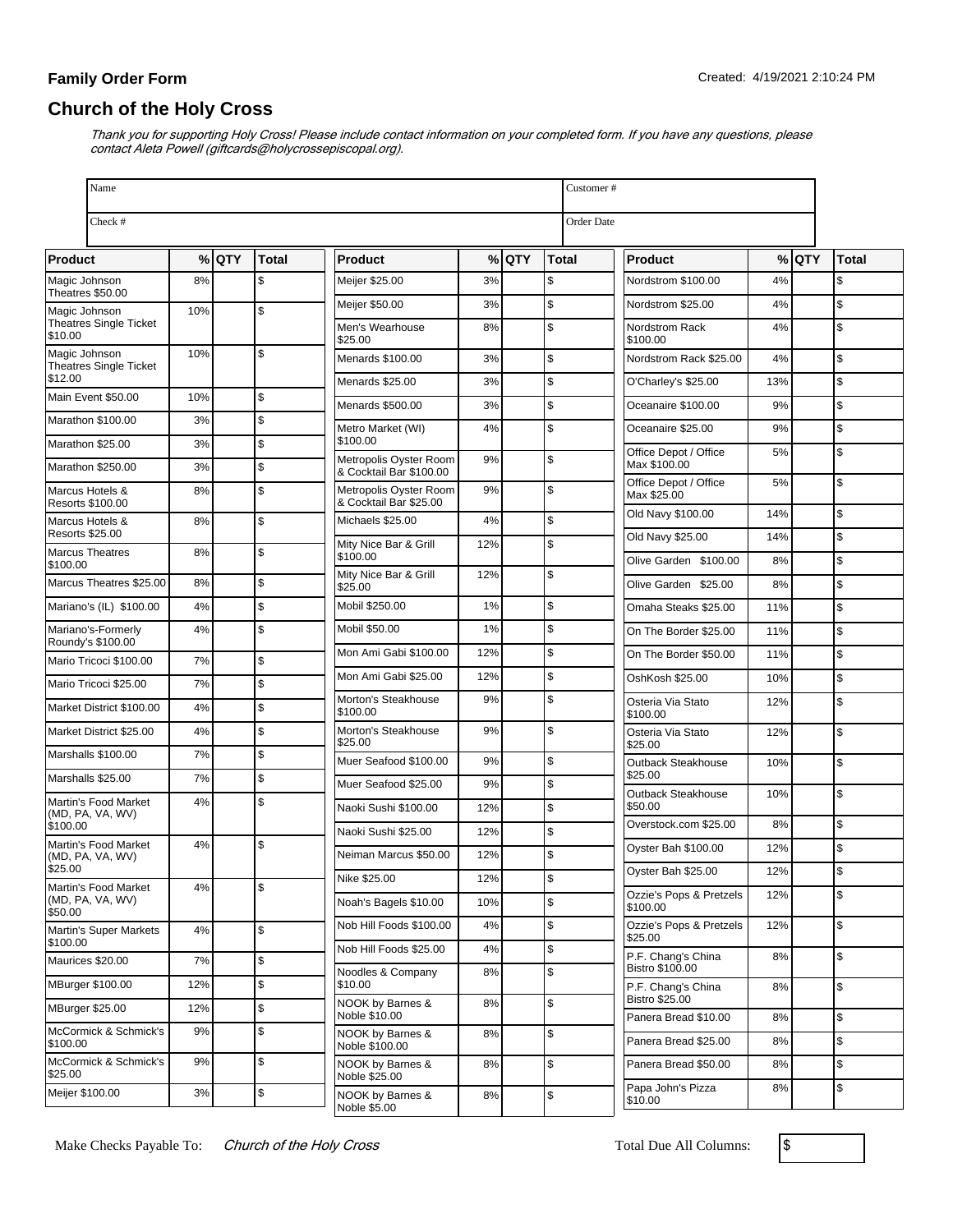# **Church of the Holy Cross**

|                 | Name                                   |          |       |          |                                       |     | Customer# |                                              |            |                                       |      |         |               |
|-----------------|----------------------------------------|----------|-------|----------|---------------------------------------|-----|-----------|----------------------------------------------|------------|---------------------------------------|------|---------|---------------|
|                 | Check #                                |          |       |          |                                       |     |           |                                              | Order Date |                                       |      |         |               |
| Product         |                                        |          | % QTY | Total    | <b>Product</b>                        |     | $%$ QTY   | Total                                        |            | <b>Product</b>                        |      | $%$ QTY | <b>Total</b>  |
| \$10.00         | Papa Murphy's Pizza                    | 8%       |       | \$       | Potbelly Sandwich Shop<br>\$10.00     | 8%  |           | \$                                           |            | River Crab \$25.00                    | 9%   |         | \$            |
|                 | Pappadeaux \$25.00                     | 6%       |       | \$       | Pottery Barn \$100.00                 | 8%  |           | \$                                           |            | Ross Dress for Less<br>\$25.00        | 8%   |         | \$            |
|                 | Pappas Bar-B-Q \$25.00                 | 6%       |       | \$       | Pottery Barn \$25.00                  | 8%  |           | \$                                           |            | Royal Farms \$100.00<br>4%            |      |         | $\mathsf{\$}$ |
| Pappas Bros.    | Steakhouse \$25.00                     | 6%       |       | \$       | Pottery Barn Kids<br>\$100.00         | 8%  |           | \$                                           |            | Royal Farms \$25.00                   | 4%   |         | $\mathsf{\$}$ |
|                 | Pappas Burger \$25.00                  | 6%       |       | \$       | Pottery Barn Kids                     | 8%  |           | \$                                           |            | RPM Italian \$100.00                  | 12%  |         | $\mathfrak s$ |
|                 | Pappas Restaurants                     | 6%       |       | \$       | \$25.00<br><b>Princess Cruises</b>    | 6%  |           | \$                                           |            | RPM Italian \$25.00                   | 12%  |         | $\mathsf{\$}$ |
| \$25.00         | Pappas Seafood House                   | 6%       |       | \$       | \$100.00                              |     |           |                                              |            | <b>RPM Steak \$100.00</b>             | 12%  |         | $\mathfrak s$ |
| \$25.00         |                                        |          |       |          | <b>Princess Cruises</b><br>\$500.00   | 6%  |           | \$                                           |            | <b>RPM Steak \$25.00</b>              | 12%  |         | $\mathsf{\$}$ |
|                 | Pappasito's \$25.00                    | 6%       |       | \$       | Qdoba Mexican Grill<br>\$25.00        | 7%  |           | \$                                           |            | <b>Rubio's Restaurants</b><br>\$25.00 | 10%  |         | \$            |
|                 | Pavilions \$100.00                     | 4%       |       | \$       | Quick Chek (NJ and NY                 | 2%  |           | \$                                           |            | Ruth's Chris Steak<br>House \$100.00  | 10%  |         | \$            |
|                 | Pavilions \$25.00<br>Pavilions \$50.00 | 4%       |       | \$       | only) \$25.00<br>R.J. Grunts \$100.00 | 12% |           | \$                                           |            | <b>Ruth's Chris Steak</b>             | 10%  |         | \$            |
|                 | PBteen \$100.00                        | 4%<br>8% |       | \$<br>\$ | R.J. Grunts \$25.00                   | 12% |           | \$                                           |            | House \$50.00<br>Safeway \$100.00     | 4%   |         | $\mathsf{\$}$ |
| PBteen \$25.00  |                                        | 8%       |       | \$       | Rainforest Cafe \$100.00              | 9%  |           | \$                                           |            | Safeway \$25.00                       | 4%   |         | $\mathsf{\$}$ |
|                 | Peapod Online Grocery                  | 4%       |       | \$       | Rainforest Cafe \$25.00               | 9%  |           | \$                                           |            | Safeway \$50.00                       | 4%   |         | $\mathsf{\$}$ |
| \$100.00        |                                        |          |       |          | Raley's \$100.00                      | 4%  |           | \$                                           |            | Saks Fifth Avenue                     | 12%  |         | \$            |
| \$25.00         | Peapod Online Grocery                  | 4%       |       | \$       | Raley's \$25.00                       | 4%  |           | \$                                           |            | \$50.00                               |      |         |               |
| \$50.00         | Peapod Online Grocery                  | 4%       |       | \$       | Ramen-san \$100.00                    | 12% |           | \$                                           |            | Saks Fifth Avenue OFF<br>5th \$50.00  | 12%  |         | \$            |
|                 | Peohe's \$100.00                       | 9%       |       | \$       | Ramen-san \$25.00                     | 12% |           | \$                                           |            | Sally Beauty \$25.00                  | 12%  |         | \$            |
| Peohe's \$25.00 |                                        | 9%       |       | \$       | Randalls \$100.00                     | 4%  |           | \$                                           |            | Saltgrass Steakhouse<br>\$100.00      | 9%   |         | \$            |
|                 | Pete's Fresh Market                    | 4%       |       | \$       | Randalls \$25.00                      | 4%  |           | \$                                           |            | Saltgrass Steakhouse                  | 9%   |         | \$            |
| \$20.00         | PetSmart \$25.00                       | 5%       |       | \$       | Randalls \$50.00                      | 4%  |           | \$                                           |            | \$25.00<br>Sam's Club \$100.00        | 2.5% |         | \$            |
|                 | Petterino's \$100.00                   | 12%      |       | \$       | Rave Cinemas \$25.00                  | 4%  |           | \$                                           |            | Sam's Club \$25.00                    | 2.5% |         | $\mathsf{\$}$ |
|                 | Petterino's \$25.00                    | 12%      |       | \$       | Red Lobster \$25.00                   | 8%  |           | \$                                           |            | Sam's Club \$250.00                   | 2.5% |         | \$            |
|                 | Pick 'n Save (WI)                      | 4%       |       | \$       | Red Robin \$25.00                     | 8%  |           | \$                                           |            | Sam's Club \$50.00                    | 2.5% |         | \$            |
| \$100.00        | Piggly Wiggly (WI, IL                  | 3%       |       | \$       | Red Sushi \$100.00                    | 9%  |           | ¢                                            |            | Sam's Club \$500.00                   | 2.5% |         | \$            |
| only) \$100.00  |                                        |          |       |          | Red Sushi \$25.00                     | 9%  |           | \$                                           |            | San Luis Resort                       | 9%   |         | $\mathsf{\$}$ |
|                 | Pilot Flying J \$100.00                | 2%       |       | \$       | Regal \$10.00                         | 8%  |           | \$                                           |            | \$100.00<br>San Luis Resort \$25.00   | 9%   |         | \$            |
|                 | Pizza Hut \$10.00                      | 8%       |       | \$       | Regal \$25.00                         | 8%  |           | \$                                           |            | Saranello's \$100.00                  | 12%  |         | \$            |
|                 | Pizza Ranch \$25.00                    | 8%       |       | \$       | Regal Premiere e-Ticket<br>\$10.50    | 10% |           | \$                                           |            | Saranello's \$25.00                   | 12%  |         | \$            |
|                 | Pizzeria Due \$25.00                   | 12%      |       | \$       | Regis Salons \$25.00                  | 8%  |           | \$                                           |            | Saturday's Hair Salon<br>8%           |      |         | $\mathsf{\$}$ |
|                 | Pizzeria Uno \$25.00                   | 12%      |       | \$       | Regis Signature Salon                 | 8%  |           | \$                                           | \$25.00    |                                       |      |         |               |
| \$100.00        | Pizzeria Via Stato                     | 12%      |       | \$       | \$25.00<br>REI \$25.00                | 8%  |           | SaveRite Grocery<br>Warehouse \$100.00<br>\$ |            | 4%                                    |      | \$      |               |
| \$25.00         | Pizzeria Via Stato                     | 12%      |       | \$       | <b>Rite Aid \$25.00</b>               | 4%  |           | \$                                           |            | SaveRite Grocerv<br>Warehouse \$25.00 | 4%   |         | $\mathfrak s$ |
|                 | Popcorn Factory \$50.00                | 12%      |       | \$       | River Crab \$100.00                   | 9%  |           | \$                                           |            | Scheels \$100.00                      | 8%   |         | \$            |

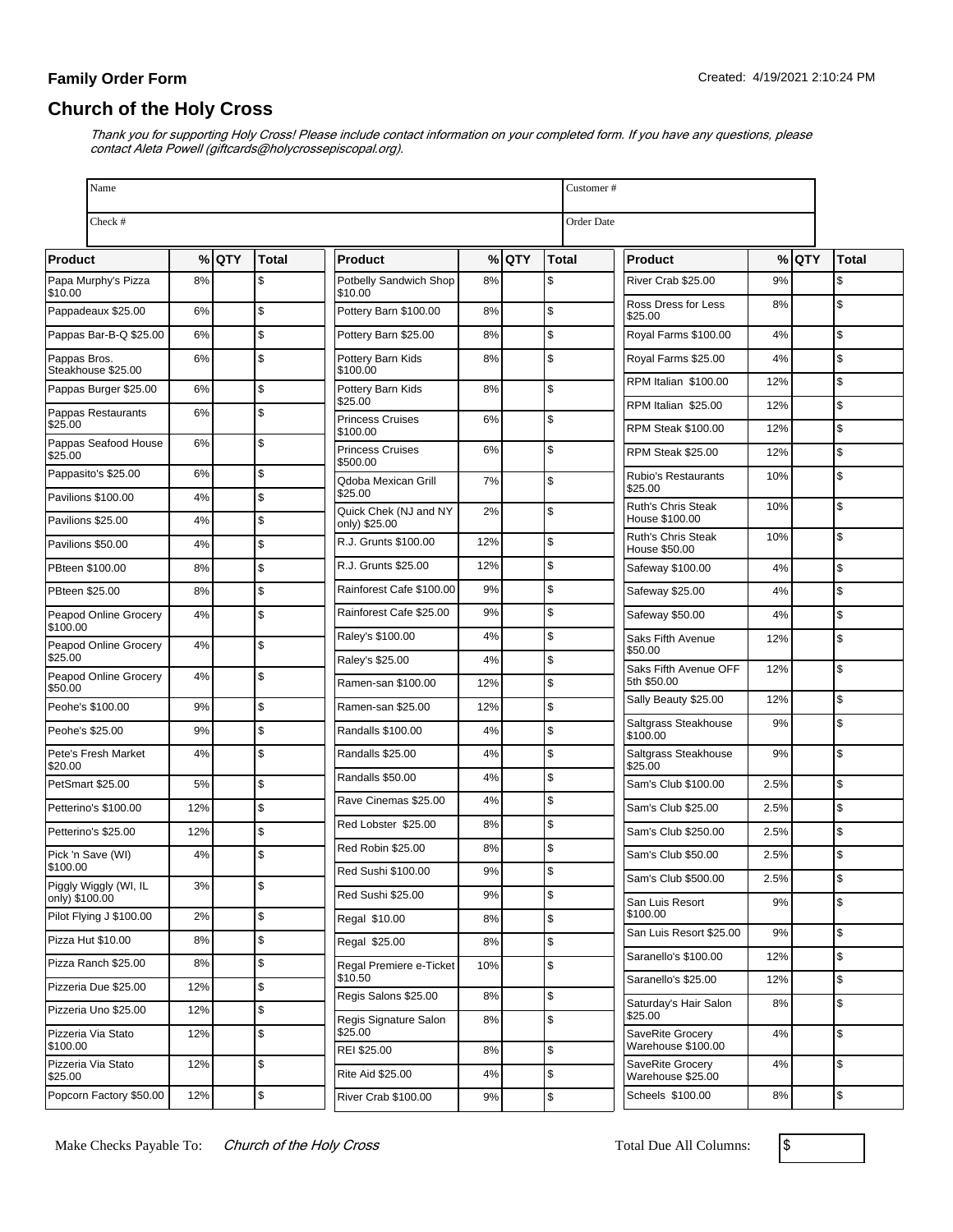# **Church of the Holy Cross**

Thank you for supporting Holy Cross! Please include contact information on your completed form. If you have any questions, please contact Aleta Powell (giftcards@holycrossepiscopal.org).

| Name                                  |      |         |       |                                            |          |         | Customer# |                                               |      |         |               |
|---------------------------------------|------|---------|-------|--------------------------------------------|----------|---------|-----------|-----------------------------------------------|------|---------|---------------|
| Check #                               |      |         |       |                                            |          |         |           | Order Date                                    |      |         |               |
| Product                               |      | $%$ QTY | Total | Product                                    |          | $%$ QTY | Total     | Product                                       |      | $%$ QTY | <b>Total</b>  |
| Scheels \$25.00                       | 8%   |         | \$    | Shoe Dept. \$25.00                         | 8%       |         | \$        | <b>Sprouts Farmers Market</b>                 | 5%   |         | \$            |
| Schuler Books \$25.00                 | 10%  |         | \$    | Shoe Dept. Encore<br>\$25.00               | 8%       |         | \$        | \$25.00<br><b>Sprouts Farmers Market</b>      | 5%   |         | \$            |
| Sears \$100.00                        | 4%   |         | \$    | Shoe Show \$25.00                          | 8%       |         | \$        | \$50.00                                       |      |         | \$            |
| Sears \$25.00                         | 4%   |         | \$    | Shoe Show Mega                             | 8%       |         | \$        | St. Louis Bread<br>Company \$10.00            | 8%   |         |               |
| Sears \$250.00                        | 4%   |         | \$    | \$25.00                                    |          |         |           | St. Louis Bread<br>Company \$25.00            | 8%   |         | $\mathsf{\$}$ |
| Sears Auto Service<br>Center \$100.00 | 4%   |         | \$    | Shoebilee \$25.00                          | 8%<br>8% |         | \$<br>\$  | St. Louis Bread                               | 8%   |         | \$            |
| Sears Auto Service                    | 4%   |         | \$    | Shoebilee! \$25.00<br>Shop 'N Save (IL and | 4%       |         | \$        | Company \$50.00<br>Staples \$100.00           | 5%   |         | $\mathsf{\$}$ |
| Center \$25.00<br>Sears Auto Service  | 4%   |         | \$    | MO only) \$100.00                          |          |         |           | Staples \$25.00                               | 5%   |         | $\mathsf{\$}$ |
| Center \$250.00                       |      |         |       | Shop 'N Save (IL and<br>MO only) \$25.00   | 4%       |         | \$        | Star Market \$100.00                          | 4%   |         | \$            |
| Seaside's \$100.00                    | 12%  |         | \$    | Shoppers Food &                            | 4%       |         | \$        | Star Market \$25.00                           | 4%   |         | $\mathfrak s$ |
| Seaside's \$25.00                     | 12%  |         | \$    | Pharmacy (MD and VA<br>only) \$100.00      |          |         |           | Star Market \$50.00                           | 4%   |         | \$            |
| Seasons 52 \$100.00                   | 8%   |         | \$    | Shoppers Food &<br>Pharmacy (MD and VA     | 4%       |         | \$        | Star Theatres \$25.00                         | 8%   |         | $\mathsf{\$}$ |
| Seasons 52 \$25.00                    | 8%   |         | \$    | only) \$25.00                              |          |         |           | Star Theatres \$50.00                         | 8%   |         | $\mathsf{\$}$ |
| See's Candies \$25.00                 | 9%   |         | \$    | ShopRite \$100.00                          | 4%       |         | \$        |                                               |      |         |               |
| Sendik's Food Market<br>\$100.00      | 4%   |         | \$    | ShopRite \$25.00                           | 4%       |         | \$        | <b>Star Theatres Single</b><br>Ticket \$10.00 | 10%  |         | \$            |
| Sendik's Food Market                  | 4%   |         | \$    | Showplace \$25.00                          | 8%       |         | \$        | <b>Star Theatres Single</b><br>Ticket \$12.00 | 10%  |         | \$            |
| \$25.00<br>Sendik's Food Market       | 4%   |         | \$    | Showplace \$50.00                          | 8%       |         | \$        | Starbucks \$10.00                             | 4.5% |         | $\mathsf{\$}$ |
| \$50.00                               |      |         |       | Showplace Single<br>Ticket \$10.00         | 10%      |         | \$        | Starbucks \$25.00                             | 4.5% |         | $\mathsf{\$}$ |
| Sendik's Fresh2Go<br>\$100.00         | 4%   |         | \$    | Showplace Single<br>Ticket \$12.00         | 10%      |         | \$        | Starbucks \$50.00                             | 4.5% |         | \$            |
| Sendik's Fresh2Go<br>\$25.00          | 4%   |         | \$    | Shutterfly \$25.00                         | 9%       |         | \$        | <b>Stater Bros. Markets</b><br>\$100.00       | 4%   |         | \$            |
| Sendik's Fresh2Go<br>\$50.00          | 4%   |         | \$    | Sierra \$100.00                            | 7%       |         | \$        | <b>Stater Bros. Markets</b><br>\$25.00        | 4%   |         | \$            |
| Shari's Berries \$50.00               | 12%  |         | \$    | Sierra \$25.00                             | 7%       |         | \$        | Steak 'n Shake \$10.00                        | 8%   |         | \$            |
| Shaw's Crab House<br>\$100.00         | 12%  |         | \$    | Simms Steakhouse<br>\$100.00               | 9%       |         | \$        | Stella Barra Pizzeria                         | 12%  |         | \$            |
| Shaw's Crab House                     | 12%  |         | \$    | Simms Steakhouse<br>\$25.00                | 9%       |         | \$        | \$100.00<br>Stella Barra Pizzeria<br>\$25.00  | 12%  |         | \$            |
| \$25.00<br>Shaw's Supermarket         | 4%   |         | ъ     | Sinclair Oil \$100.00                      | 1.5%     |         | S.        | Stop & Shop (NOT                              | 4%   |         | \$            |
| \$100.00                              |      |         |       | Sinclair Oil \$25.00                       | 1.5%     |         | \$        | TOPS) \$100.00                                |      |         |               |
| Shaw's Supermarket<br>\$25.00         | 4%   |         | \$    | SmartStyle \$25.00                         | 8%       |         | \$        | Stop & Shop (NOT<br>TOPS) \$25.00             | 4%   |         | \$            |
| Shaw's Supermarket<br>\$50.00         | 4%   |         | \$    | Smashburger \$10.00                        | 10%      |         | \$        | Stop & Shop (NOT<br>TOPS) \$50.00             | 4%   |         | $\mathfrak s$ |
| Sheetz \$100.00                       | 3%   |         | \$    | Southwest Airlines<br>\$250.00             | 4%       |         | \$        | Strip House \$100.00                          | 9%   |         | \$            |
| Sheetz \$25.00                        | 3%   |         | \$    | Spafinder Wellness 365                     | 15%      |         | \$        | Strip House \$25.00                           | 9%   |         | \$            |
| Shell \$100.00                        | 1.5% |         | \$    | \$25.00<br>Speedway \$100.00               | 4%       |         | \$        | Stripburger \$100.00                          | 12%  |         | \$            |
| Shell \$25.00                         | 1.5% |         | \$    | Speedway \$25.00                           | 4%       |         | \$        | Stripburger \$25.00                           | 12%  |         | \$            |
| Shell \$50.00                         | 1.5% |         | \$    | Speedway \$50.00                           | 4%       |         | \$        | Style America \$25.00                         | 8%   |         | \$            |
| shi by Journeys \$25.00               | 10%  |         | \$    |                                            |          |         |           | Su Casa (Chicago Only)                        | 12%  |         | \$            |
| Shoe Carnival \$25.00                 | 5%   |         | \$    | <b>Sprouts Farmers Market</b><br>\$100.00  | 5%       |         | \$        | \$25.00                                       |      |         |               |

Make Checks Payable To: Church of the Holy Cross Total Due All Columns: \$

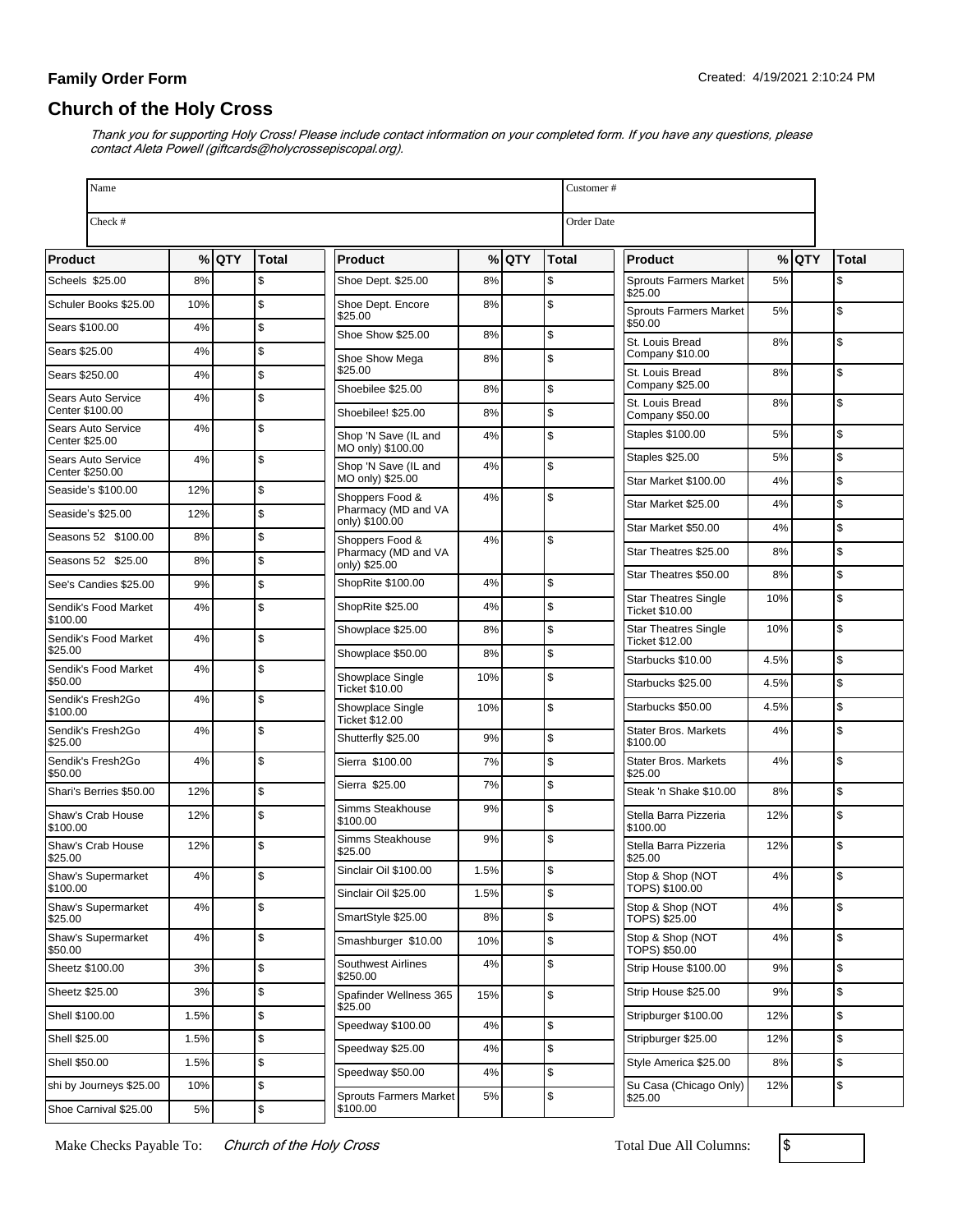# **Church of the Holy Cross**

| Name                                         |       |         |               |                                                  |           |         |              | Customer#                                      |       |         |       |
|----------------------------------------------|-------|---------|---------------|--------------------------------------------------|-----------|---------|--------------|------------------------------------------------|-------|---------|-------|
| Check #                                      |       |         |               |                                                  |           |         |              | Order Date                                     |       |         |       |
| <b>Product</b>                               |       | $%$ QTY | <b>Total</b>  | <b>Product</b>                                   |           | $%$ QTY | <b>Total</b> | <b>Product</b>                                 |       | $%$ QTY | Total |
| <b>Subway Restaurants</b><br>\$10.00         | 6%    |         | \$            | The Home Depot®<br>\$100.00                      | 4%        |         | \$           | Vic & Anthony's<br>Steakhouse \$25.00          | 9%    |         | \$    |
| <b>Subway Restaurants</b><br>\$50.00         | 6%    |         | \$            | The Home Depot®<br>\$1000.00                     | 4%        |         | \$           | Visa Gift Card - No<br>Activation Fee \$100.00 | 1.25% |         | \$    |
| Summer House Santa<br>Monica \$100.00        | 12%   |         | \$            | The Home Depot®<br>\$25.00                       | 4%        |         | \$           | Visa Gift Card - No<br>Activation Fee \$250.00 | 1.25% |         | \$    |
| Summer House Santa<br>Monica \$25.00         | 12%   |         | \$            | The Home Depot®<br>\$500.00                      | 4%        |         | \$           | Visa Gift Card - No<br>Activation Fee \$50.00  | 1.25% |         | \$    |
| Sunoco \$250.00                              | 1%    |         | $\sqrt{2}$    | Three Dots and a Dash<br>\$100.00                | 12%       |         | \$           | Vons \$100.00                                  | 4%    |         | \$    |
| Sunoco \$50.00                               | 1%    |         | $\mathsf{\$}$ | Three Dots and a Dash                            | 12%       |         | \$           | Vons \$25.00                                   | 4%    |         | \$    |
| Supercuts \$25.00                            | 8%    |         | \$            | \$25.00                                          |           |         |              | Vons \$50.00                                   | 4%    |         | \$    |
| <b>Superior Grocers</b><br>\$25.00           | 4%    |         | \$            | Tim Hortons \$10.00<br><b>Tokio Asian Fusion</b> | 5%<br>12% |         | \$<br>\$     | Waldorf Astoria Hotels<br>& Resorts \$100.00   | 2%    |         | \$    |
| Sushi-san \$100.00                           | 12%   |         | \$            | \$100.00                                         |           |         |              | <b>Waldorf Astoria Hotels</b>                  | 2%    |         | \$    |
| Sushi-san \$25.00                            | 12%   |         | $\mathsf{\$}$ | <b>Tokio Asian Fusion</b><br>\$25.00             | 12%       |         | \$           | & Resorts \$500.00<br>Walgreens \$100.00       | 5%    |         | \$    |
| sweetFrog \$10.00                            | 10%   |         | \$            | Tom Thumb (TX)                                   | 4%        |         | \$           | Walgreens \$25.00                              | 5%    |         | \$    |
| T-Rex \$100.00                               | 9%    |         | $\mathsf{\$}$ | \$100.00<br>Tom Thumb (TX)                       | 4%        |         | \$           | <b>Walmart \$100.00</b>                        |       |         | \$    |
| T-Rex \$25.00                                | 9%    |         | \$            | \$25.00                                          |           |         |              |                                                | 2.5%  |         |       |
| T.J. Maxx \$100.00                           | 7%    |         | \$            | Tom Thumb (TX)<br>\$50.00                        | 4%        |         | \$           | <b>Walmart \$25.00</b>                         | 2.5%  |         | \$    |
| T.J. Maxx \$25.00                            | 7%    |         | \$            | <b>Total Wine &amp; More</b>                     | 7%        |         | \$           | <b>Walmart \$250.00</b>                        | 2.5%  |         | \$    |
| T.J.                                         | 7%    |         | \$            | \$100.00<br><b>Total Wine &amp; More</b>         | 7%        |         | \$           | <b>Walmart \$50.00</b>                         | 2.5%  |         | \$    |
| Maxx/Marshalls/HomeG<br>oods/Sierra \$100.00 |       |         |               | \$25.00                                          |           |         |              | <b>Walmart \$500.00</b>                        | 2.5%  |         | \$    |
| T.J.                                         | 7%    |         | \$            | Tower of the Americas<br>\$100.00                | 9%        |         | \$           | Wawa \$100.00                                  | 1%    |         | \$    |
| Maxx/Marshalls/HomeG<br>oods/Sierra \$25.00  |       |         |               | Tower of the Americas                            | 9%        |         | \$           | Wawa \$25.00                                   | 1%    |         | \$    |
| Taco Bell \$10.00                            | 5%    |         | \$            | \$25.00                                          |           |         |              | Wayfair \$100.00                               | 6%    |         | \$    |
| <b>Taco Bell \$25.00</b>                     | 5%    |         | \$            | Troy's Liquor Bar<br>\$100.00                    | 9%        |         | \$           | Weis Markets \$100.00                          | 5%    |         | \$    |
| <b>Talbots \$25.00</b>                       | 13%   |         | \$            | Troy's Liquor Bar<br>\$25.00                     | 9%        |         | \$           | Weis Markets \$25.00                           | 5%    |         | \$    |
| Tallboy Taco \$100.00                        | 12%   |         | \$            | Tru by Hilton \$100.00                           | 2%        |         | \$           | Wendy's \$10.00                                | 6.5%  |         | \$    |
| Tallboy Taco \$25.00                         | 12%   |         | \$            | Tru by Hilton \$500.00                           | 2%        |         | \$           | Wesco \$50.00                                  | 2%    |         | \$    |
| Tanger Outlets \$25.00                       | $8\%$ |         | \$            | Twin City Grill \$100.00                         | 12%       |         | \$           | West Elm \$100.00                              | 8%    |         | \$    |
| <b>Target \$10.00</b>                        | 2.5%  |         | \$            | Twin City Grill \$25.00                          | 12%       |         | \$           | West Elm \$25.00                               | 8%    |         | \$    |
| Target \$100.00                              | 2.5%  |         | \$            | <b>ULTA \$25.00</b>                              | 4%        |         | \$           | Westin Houston<br>Downtown \$100.00            | 9%    |         | \$    |
| <b>Target \$25.00</b>                        | 2.5%  |         | \$            | Under Armour \$25.00                             | 11%       |         | \$           | Westin Houston                                 | 9%    |         | \$    |
| Target \$250.00                              | 2.5%  |         | \$            | Uno Pizzeria & Grill                             | 12%       |         | \$           | Downtown \$25.00                               |       |         |       |
| <b>Target \$50.00</b>                        | 2.5%  |         | \$            | \$25.00                                          |           |         |              | White River Fish House<br>\$100.00             | 10%   |         | \$    |
| Texas Roadhouse<br>\$100.00                  | 8%    |         | $\sqrt{2}$    | Valuland Grocery<br>\$100.00                     | 2%        |         | \$           | White River Fish House<br>\$25.00              | 10%   |         | \$    |
| <b>Texas Roadhouse</b>                       | 8%    |         | \$            | Vera Bradley \$50.00                             | 7%        |         | \$           | Wildfire \$100.00                              | 12%   |         | \$    |
| \$25.00                                      |       |         |               | VG's Grocery \$100.00                            | 2%        |         | \$           | Wildfire \$25.00                               | 12%   |         | \$    |
| TGF Hair Salon \$25.00                       | 8%    |         | \$            | Vic & Anthony's<br>Steakhouse \$100.00           | 9%        |         | \$           | Williams Sonoma                                | 8%    |         | \$    |
| TGI Fridays \$25.00                          | 9%    |         | \$            |                                                  |           |         |              | \$100.00                                       |       |         |       |